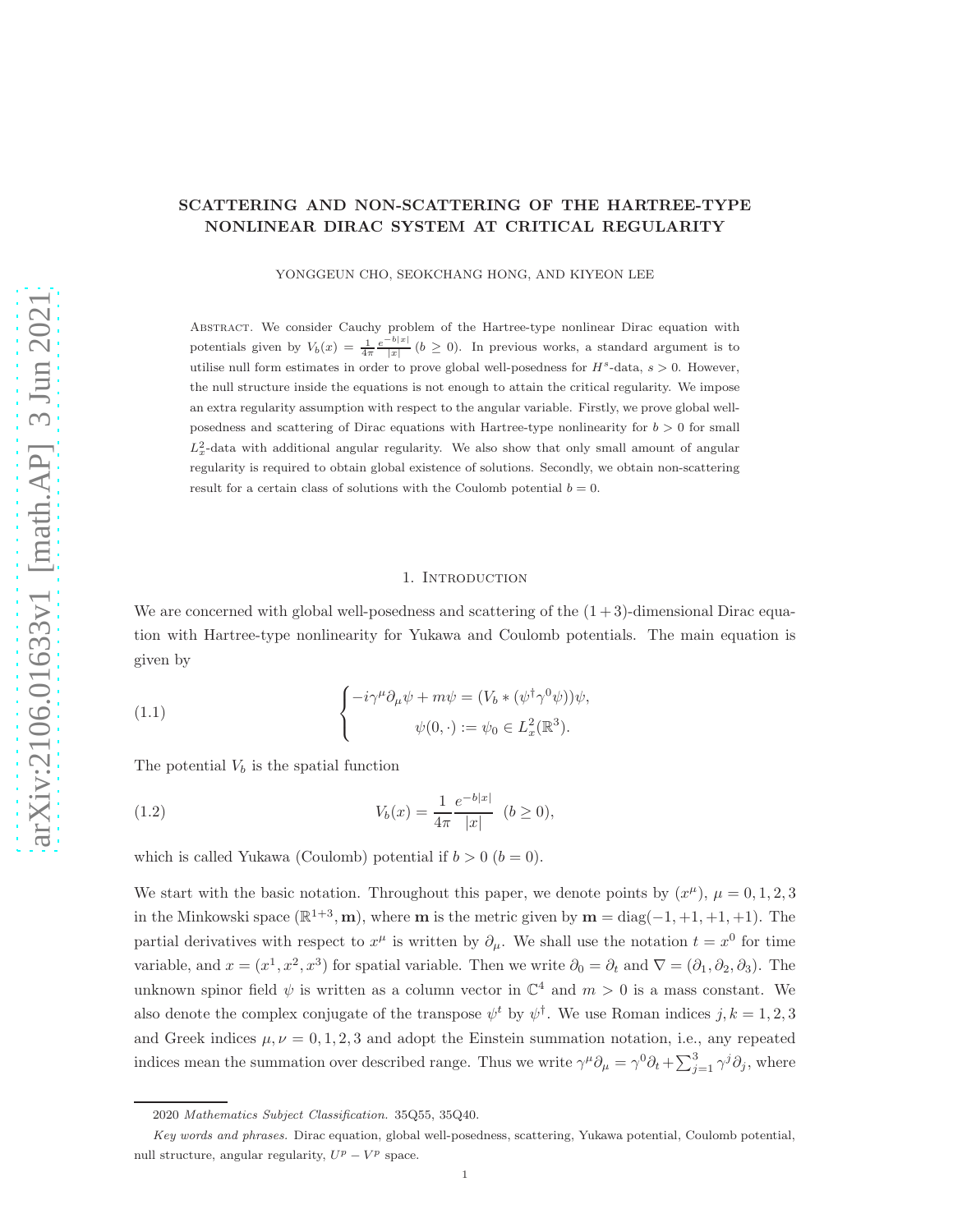$\gamma^{\mu}$ ,  $\mu = 0, 1, 2, 3$  are the Dirac gamma matrices given by

(1.3) 
$$
\gamma^0 = \begin{bmatrix} I_{2\times 2} & 0 \\ 0 & -I_{2\times 2} \end{bmatrix}, \quad \gamma^j = \begin{bmatrix} 0 & \sigma^j \\ -\sigma^j & 0 \end{bmatrix}
$$

with Pauli matrices:

(1.4) 
$$
\sigma^1 = \begin{bmatrix} 0 & 1 \\ 1 & 0 \end{bmatrix}, \quad \sigma^2 = \begin{bmatrix} 0 & -i \\ i & 0 \end{bmatrix}, \quad \sigma^3 = \begin{bmatrix} 1 & 0 \\ 0 & -1 \end{bmatrix}.
$$

One may observe that the equation [\(1.1\)](#page-0-0) can be derived by uncoupling the Dirac-Klein-Gordon system

<span id="page-1-0"></span>(1.5) 
$$
(-i\alpha^{\mu}\partial_{\mu} + m\beta)\psi = \phi\beta\psi,
$$

$$
(\partial_{t}^{2} - \Delta + M^{2})\phi = \psi^{\dagger}\beta\psi.
$$

In fact, we let a scalar field  $\phi$  be a standing wave, i.e.,  $\phi(t,x) = e^{i\lambda t} f(x)$  with  $M \ge |\lambda|$ . Then the Klein-Gordon part of [\(1.5\)](#page-1-0) becomes

<span id="page-1-1"></span>(1.6) 
$$
(-\Delta + M^2 - \lambda^2)\phi = \psi^{\dagger}\beta\psi.
$$

Then one easily shows that the solutions of [\(1.6\)](#page-1-1) are given by

<span id="page-1-2"></span>
$$
\phi = V_b * (\psi^\dagger \beta \psi)
$$

with  $b = \sqrt{M^2 - \lambda^2}$ . We put [\(1.7\)](#page-1-2) into the Dirac part of [\(1.5\)](#page-1-0) and then a spinor field  $\psi$  gives the desired equation. (See also [\[25,](#page-23-0) [27\]](#page-23-1).) One may also replace a quadratic term  $\psi^{\dagger} \beta \psi$  by  $|\psi|^2$ . Indeed, the equation [\(1.11\)](#page-2-0) with  $V_0(x) = |x|^{-1}$  was derived by the authors of [\[6\]](#page-22-0), by uncoupling the Maxwell-Dirac system under the assumption of vanishing magnetic field with the quadratic term  $|\psi|^2$ .

The  $L_x^2$ -norm of the solutions to the system  $(1.1)$  is conserved:

<span id="page-1-5"></span>(1.8) 
$$
\int_{\mathbb{R}^3} |\psi(t,x)|^2 dx = \int_{\mathbb{R}^3} |\psi_0(x)|^2 dx.
$$

When  $m = b = 0$ , the equation [\(1.11\)](#page-2-0) is invariant under the scaling:

$$
\psi(t, x) \mapsto \psi_{\lambda}(t, x) = \lambda^{\frac{3}{2}} \psi(\lambda t, \lambda x),
$$

for fixed  $\lambda > 0$ . Thus the system [\(1.11\)](#page-2-0) is essentially  $L^2$ -critical. In this paper we exclusively consider the massive case  $(m > 0)$  and by scaling, we set  $m = 1$  hereafter.

We introduce the notation  $\alpha^{\mu}$  and  $\beta$  as follows:

<span id="page-1-3"></span>(1.9) 
$$
\alpha^j = \gamma^0 \gamma^j, \quad \beta = \gamma^0.
$$

To study the initial value problem of Dirac equations, we shall follow the standard approach as in [\[3,](#page-22-1) [24,](#page-23-2) [27\]](#page-23-1). We define the Dirac projection operators  $\Pi_{\pm}$  as a Fourier multiplier with the symbol

<span id="page-1-4"></span>(1.10) 
$$
\Pi_{\pm}(\xi) = \frac{1}{2} \left( I_{4 \times 4} \pm \frac{\alpha^j \xi_j + \beta}{\langle \xi \rangle} \right),
$$

where  $\langle \xi \rangle = (1+|\xi|^2)^{\frac{1}{2}}$ . A simple computation gives the following properties:  $\Pi_{\pm}\Pi_{\pm} = \Pi_{\pm}$ ,  $\Pi_{\pm}\Pi_{\mp} =$ 0. Throughout this paper, we will use the notation  $\psi_{\pm} := \Pi_{\pm} \psi$ . Then we can decompose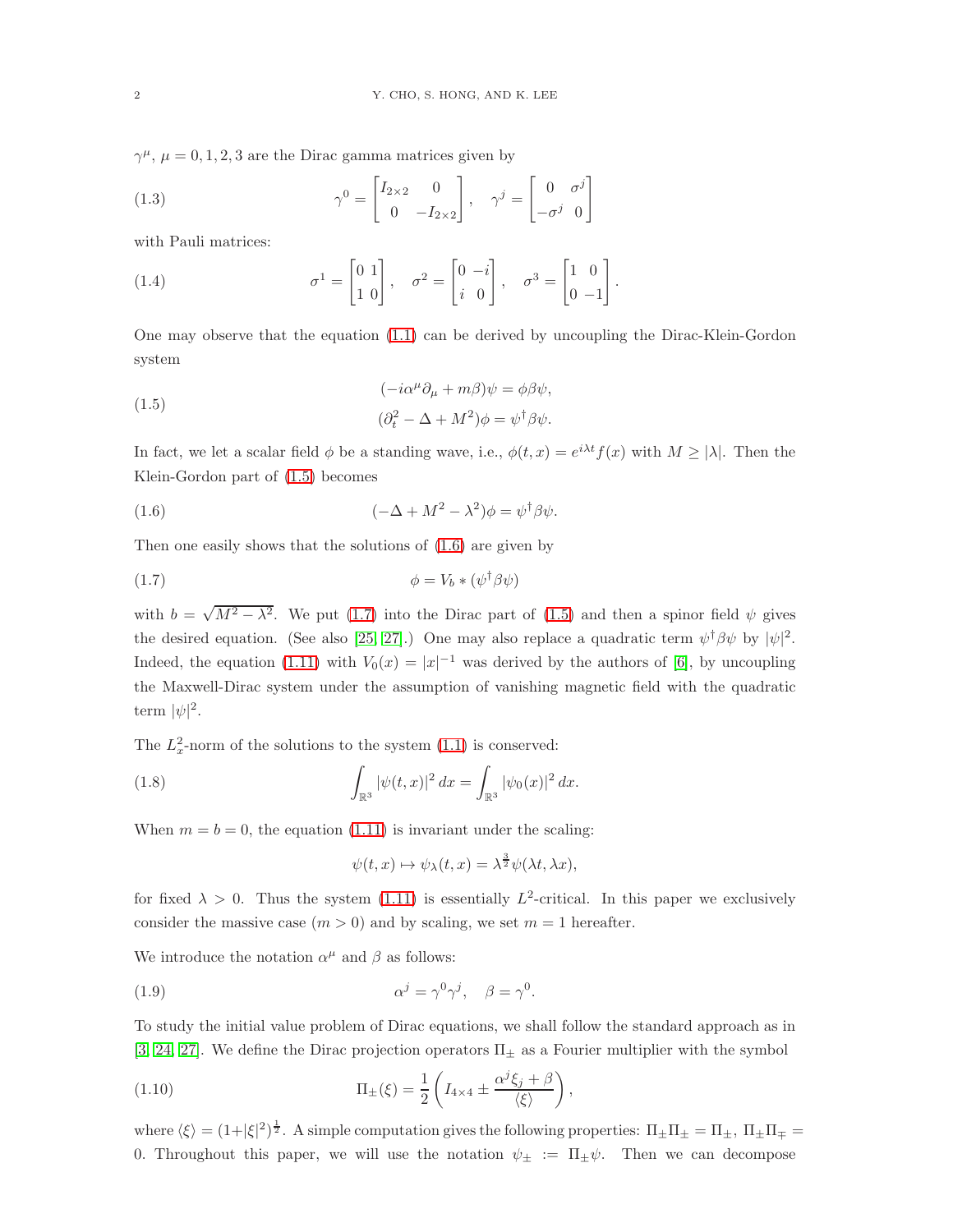$\psi = \psi_+ + \psi_-.$  Finally, using notation [\(1.9\)](#page-1-3) and projection [\(1.10\)](#page-1-4), our system [\(1.1\)](#page-0-0) is rewritten as

<span id="page-2-0"></span>(1.11) 
$$
(-i\partial_t \pm \langle \nabla \rangle)\psi_{\pm} = \Pi_{\pm}[(V_b * (\psi^{\dagger} \beta \psi))\beta \psi], \psi_{\pm}(0) := \psi_{0,\pm}.
$$

We say that the solution  $\psi$  scatters to a free solution in a Hilbert space  $\mathcal H$  if there exist  $\psi_{\pm}^{\ell}$  :=  $e^{\mp it\langle\nabla\rangle}\varphi_{\pm}$  ( $\varphi_{\pm}\in\mathcal{H}$ ) such that

$$
\|\psi_{\pm}(t) - \psi_{\pm}^{\ell}(t)\|_{\mathcal{H}} \to 0 \text{ as } t \to \pm \infty,
$$

or equivalently,

$$
\|\psi(t) - \psi^{\ell}(t)\|_{\mathcal{H}} \to 0 \text{ as } t \to \pm \infty,
$$

where  $\psi^{\ell} = \psi^{\ell}_+ + \psi^{\ell}_-$ .

Recently, the Cauchy problem of Dirac equations has been extensively studied. For instance, see [\[1\]](#page-22-2) for result on the cubic-nonlinear Dirac equations and reference therein. Dirac equations coupled with several fields have been also well-studied. For example, we refer the readers to [\[12,](#page-22-3) [26,](#page-23-3) [3,](#page-22-1) [4\]](#page-22-4) for the study on the Maxwell-Dirac and Dirac-Klein-Gordon systems.

We shall mention a few selected results on some related equations. Firstly, we present the boson star equation (or semi-relativistic equation) with Hartree-type nonlinearity:

<span id="page-2-1"></span>(1.12) 
$$
(-i\partial_t + \langle \nabla \rangle)u = (V_b * |u|^2) u.
$$

In the works of Lenzmann and Cho-Ozawa [\[17,](#page-23-4) [9\]](#page-22-5) the well-posedness for  $b \geq 0$  was proved in  $H^s$ -data,  $s > \frac{1}{2} - \varepsilon$ , and it was improved later to  $s > \frac{1}{4}$  by Herr-Lenzmann [\[14\]](#page-23-5) when  $b = 0$ . The linear scattering does not occur when  $b = 0$  [\[9\]](#page-22-5). Instead, a modified scattering of [\(1.12\)](#page-2-1) can occur in case when  $b = 0$ . For this see [\[20\]](#page-23-6). On the other hand, the linear scattering problem was handled in [\[15\]](#page-23-7) for  $b > 0$  and  $s > 0$ .

Scattering for Yukawa potential. Now we pay attention to the equation [\(1.11\)](#page-2-0) with the Yukawa potential. The Cauchy problem of the system [\(1.11\)](#page-2-0) was studied by A. Tesfahun [\[24,](#page-23-2) [25\]](#page-23-0) and C. Yang [\[27\]](#page-23-1) independently. The authors of [\[25,](#page-23-0) [27\]](#page-23-1) utilise the null structure and bilinear estimates to prove global well-posedness and scattering for  $H^s$ -data,  $s > 0$ . However, the global well-posedness is still open at the critical regularity.

In this paper we establish global well-posedness and scattering of solutions to the system [\(1.11\)](#page-2-0) for small data in the scaling critical Sobolev space which has extra weighted regularity in the angular variables. To be more precise, we let  $\Omega_{ij} = x_i \partial_j - x_j \partial_i$  be the infinitesimal generators of the rotations on  $\mathbb{R}^3$  and let  $\Delta_{\mathbb{S}^2} = \sum_{1 \leq i < j \leq 3} \Omega_{ij}^2$  be the Laplace-Beltrami operator on the unit sphere  $\mathbb{S}^2 \subset \mathbb{R}^3$ . Then we can define the fractional power of angular derivative by  $\langle \Omega \rangle^{\sigma} = (1 - \Delta_{\mathbb{S}^2})^{\frac{\sigma}{2}}$ , which will be treated concretely below, and define angularly regular space  $L_x^{2,\sigma}$  space by  $\langle \Omega \rangle^{-\sigma} L_x^2$ and its norm by  $||f||_{L_x^{2,\sigma}} := ||\langle \Omega \rangle^{\sigma} f||_{X_x^2}$ . Now we state the main theorem:

<span id="page-2-2"></span>**Theorem 1.1.** Let  $\sigma > 0$ . Then there exists  $\delta > 0$  such that for initial data  $\|\psi_0\|_{L^{2,\sigma}_x(\mathbb{R}^3)} \leq \delta$ , the *Cauchy problem* [\(1.11\)](#page-2-0) *is globally well-posed and solutions*  $\psi$  *scatter in*  $L_x^{2,\sigma}$  *to free solutions as*  $t \to \pm \infty$ *.*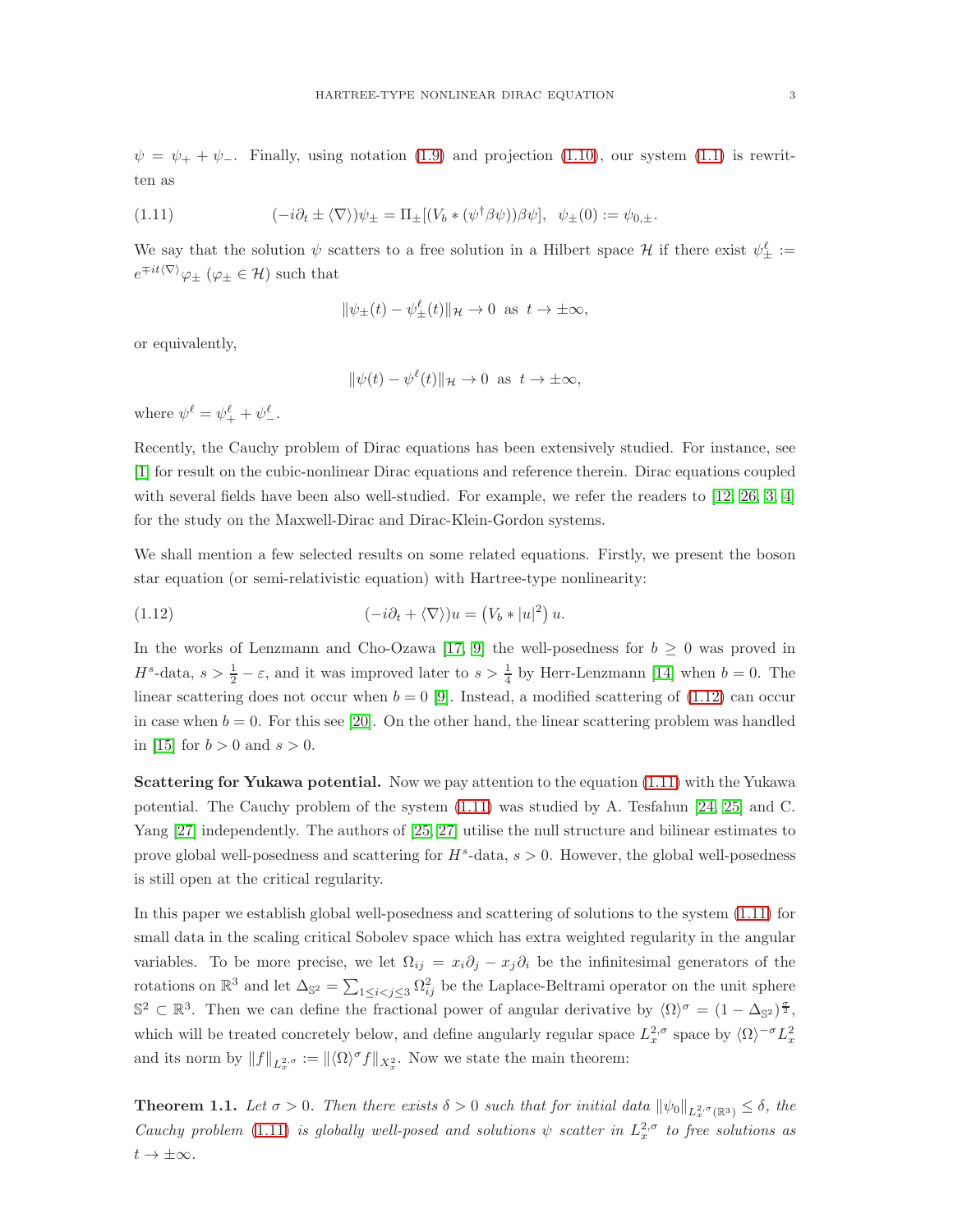The main improvement of Theorem [1.1](#page-2-2) is to attain the critical regularity. Motivated by the work of [\[26,](#page-23-3) [3\]](#page-22-1), we exploit an additional angular regularity. Furthermore, we observe that only a small amount of regularity in the angular variables is required to prove global well-posedness.

Strategy of proof of Theorem [1.1.](#page-2-2) We discuss the key ideas of the proof of Theorem 1.1. Because of huge amount of notations to be used in the rest of this paper, we would like to elucidate the main scheme and motivation here for convenience to the readers. The main approach is to construct the Picard's iterate, which is convergent in the adapted function spaces. Thus the crucial part of the proof is the following multilinear estimates: (See also Proposition [3.1.](#page-11-0))

$$
\left\| \int_0^t e^{\mp i(t-t')\langle\nabla\rangle} \left[V_b * (\varphi^\dagger \beta \phi) \beta \psi\right](t')\, dt' \right\|_{F^\sigma_\pm} \lesssim \|\varphi\|_{F^\sigma_{\pm_1}} \|\phi\|_{F^\sigma_{\pm_2}} \|\psi\|_{F^\sigma_{\pm_3}}
$$

.

Here  $F_{\pm}^{\sigma}$  is the adapted function space which will be defined in Section 3. Roughly speaking, the space  $F_{\pm}^{\sigma}$  consists of  $V_{\pm}^2$  space equipped with angular regularity and hence by making use of duality (Lemma [2.3\)](#page-7-0) we will study quartilinear estimates.

We deal with all possible frequency interactions such as High×High and Low×High interactions with low-modulation and high-modulation regimes. Since we have four-input frequencies, it seems to require repetitive work. Fortunately, by Hölder's inequality and symmetry between two spinor fields, the problem of the quartilinear estimates can be reduced to frequency-localised bilinear expressions such as

$$
||P_{\lambda_0}[(P_{\lambda_1}\varphi)^{\dagger}\beta(P_{\lambda_2}\phi)]||_{L^2_tL^2_x},
$$

except for the case that high-modulation is bigger than the highest-input-frequency. See also Proposition [4.1.](#page-13-0) When the modulation is bigger than the highest frequency, the situation is rather easier than other cases. Indeed, we simply use boundedness in high modulation regime [\(2.5\)](#page-7-1) and  $L^2$ -bilinear estimates shown in [\[27\]](#page-23-1).

*High frequency - Low modulation.* We consider the case that the modulation d is less than the lowest-input-frequency. There is nothing new ingredients to obtain the required bilinear estimates. Indeed, the space-time Strichartz estimates and the null structure between two input-spinor fields will play a crucial role in the low-modulation regime. However, the localised  $L^4$ -Strichartz estimate (see [\[10\]](#page-22-6) for instance) gives

$$
||e^{\mp it\langle \nabla \rangle} P_{\lambda} f||_{L_t^4 L_x^4} \lesssim \lambda^{\frac{1}{2}} ||P_{\lambda} f||_{L_x^2},
$$

which would be too big and troublesome in the summation. To avoid this problem, we apply the almost orthogonal decomposition by cubes with smaller size  $\mu \leq \lambda$ . Then we have the improved estimates such as

$$
||e^{\mp it\langle \nabla \rangle} P_q P_\lambda f||_{L_t^4 L_x^4} \lesssim (\mu \lambda)^{\frac{1}{4}} ||P_q P_\lambda f||_{L_x^2},
$$

where  $P_q$  is the cube localisation operator. Even though we gain factor  $(\frac{\mu}{\lambda})^{\frac{1}{4}}$ , it pays for more work, i.e., we need to take square-summation by cubes to recover the  $||P_\lambda f||_{L_x^2}$  term. This step would cause some loss in a certain estimate. Here Lemma [2.7](#page-9-0) assures that such loss can be absorbed elsewhere.

We would like to mention that the most delicate interaction is the High  $\times$  High frequency interaction. This is why the low regularity problem becomes more difficult as the spatial dimension decreases,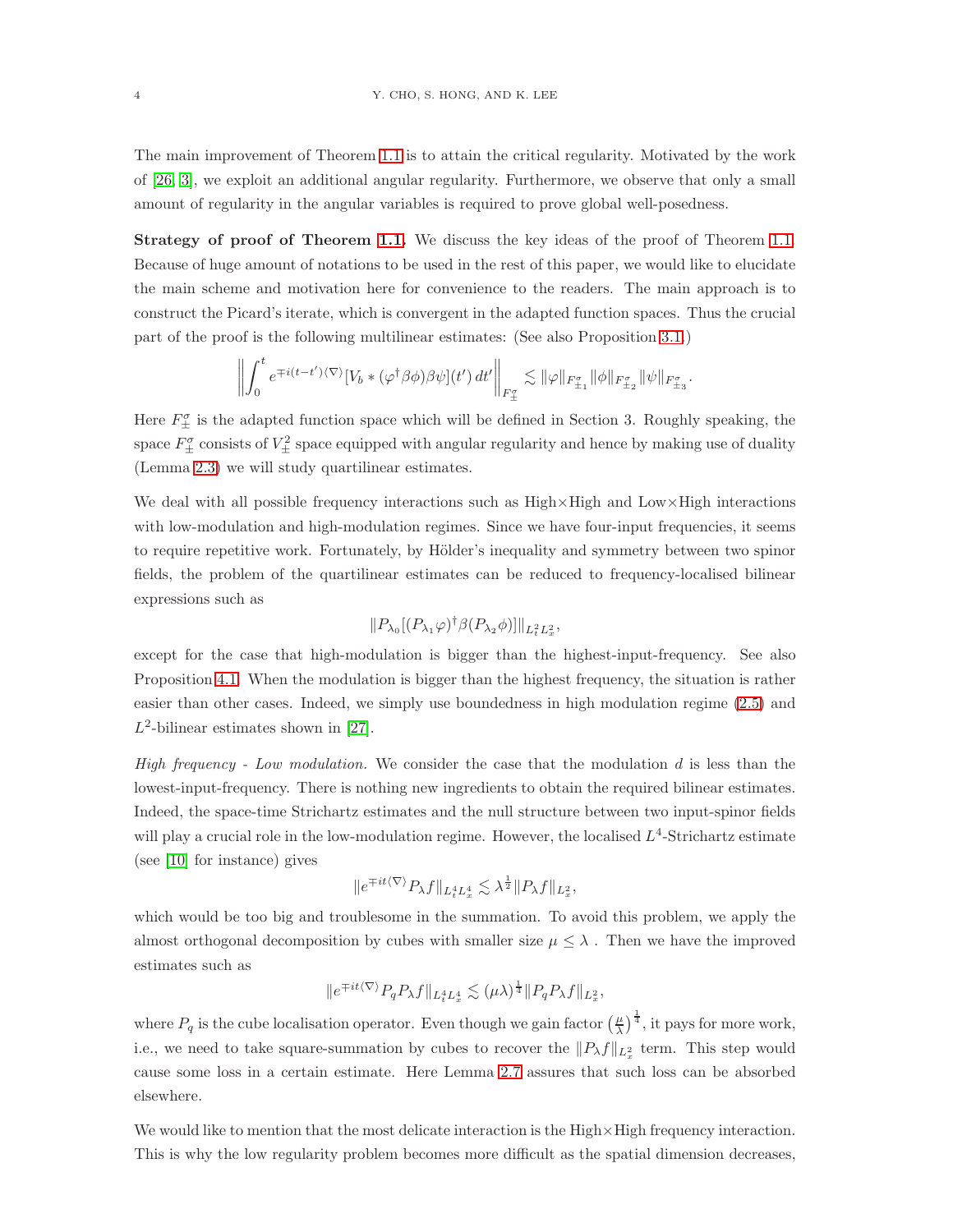i.e., the High×High interactions in the nonlinearity grows seriously. Thus such interactions would be the main obstacle in the improvement of the previous results [\[25,](#page-23-0) [27\]](#page-23-1). At this point, we remark that the (infinitesimal) rotation generators  $\Omega_{ij} = x_i \partial_j - x_j \partial_i$  relax such delicate interactions. Furthermore, since the optimality of available range of the Strichartz estimates is given by the Knapp-type counterexample, which is non-radial, it is natural to expect the improvement of the Strichartz estimates by imposing radial assumption. In fact, such improvement is given by the work of J. Sterbenz [\[23\]](#page-23-8) and Y. Cho - S. Lee [\[8\]](#page-22-7). Hence one can use wider range of admissible Strichartz pairs. For instance, one may use

$$
\|e^{\mp it\langle\nabla\rangle}P_1f\|_{L^2_tL^{4+\epsilon}_x}\lesssim \|\langle\Omega\rangle^\sigma P_1f\|_{L^2_x}
$$

for arbitrarily small  $\epsilon > 0$  and  $\sigma$  close to  $\frac{1}{2}$ . Nevertheless, we are not only aiming to improve the Sobolev index by the previous works but also interested in the low regularity problem with respect to the angular variables, namely,  $0 < \sigma \ll 1$ . For this purpose, we exploit the almost orthogonal decomposition by angular sectors together with cubes and then apply angular concentration es-timates Lemma [2.9.](#page-9-1) In this process, one may observe that the  $Low \times High\ frequencies$  interactions become more difficult than the  $High \times High$  interaction, especially when the low frequency controls the angular frequency. Consequently we get a slightly bigger bound in this interactions. Fortunately, the Yukawa potential plays a distinguished role. Indeed, the potential is nothing but the Fourier multiplier with symbol  $(b^2 + |\xi|^2)^{-1}$  and hence it is no harm to the summation.

In this manner we can prove Proposition [4.1](#page-13-0) in the low-modulation regime. For high-modulation, we divide it into two cases.

*High modulation - Low frequency.* As we have mentioned earlier, the situation when the modulation is larger than the highest-input frqeuncy is rather easier. We only consider when the modulation ranges from the lowest frequency to the highest frequency. As low-modulation regime, we deal with the High×High and Low×High frequency interactions. In the High×High region, we can still use the null structure. However, we do not exploit the angular sector decomposition and hence angular regularity. Instead, one major observation is to decompose the modulation. In fact, we have the following decomposition:

$$
||C_d P_{\lambda_0} (C_{\leq d}^{\pm_1} P_{\lambda_1} \varphi)^{\dagger} \beta (C_{\leq d}^{\pm_2} P_{\lambda_2} \phi) ||_{L_t^2 L_x^2} \lesssim ||C_d P_{\lambda_0} (C_{\approx d}^{\pm_1} P_{\lambda_1} \varphi)^{\dagger} \beta (C_{\ll d}^{\pm_2} P_{\lambda_2} \phi) ||_{L_t^2 L_x^2} + ||C_d P_{\lambda_0} (C_{\ll d}^{\pm_1} P_{\lambda_1} \varphi)^{\dagger} \beta (C_{\approx d}^{\pm_2} P_{\lambda_2} \phi) ||_{L_t^2 L_x^2}.
$$

Here  $C_d^{\pm}$  is the modulation localisation operator. This can be easily derived by the support condition. The advantage of this observation is to allow the use of bound of high-modulation regime [\(2.5\)](#page-7-1), which yields  $d^{-\frac{1}{2}}$  and this is truly helpful, since we are concerned with  $d \gtrsim \min\{\lambda_0, \lambda_1, \lambda_2\}.$ We will exploit the orthogonal decomposition by cubes as low-modulation case, and apply  $L^4$ -Strichartz estimates together with the bound [\(2.5\)](#page-7-1) to obtain the desired estimates. Even though we do not use the null structure in the Low×High interaction, we can follow the aforementioned process and get the required bound.

**Non-scattering for Coulomb potential.** We show a non-existence of scattering in  $L_x^2$  for [\(1.1\)](#page-0-0) with the Coulomb potential  $V_0(x) = \frac{1}{4\pi|x|}$ . In view of [\[5,](#page-22-8) [19,](#page-23-9) [7\]](#page-22-9), there are trivial scattering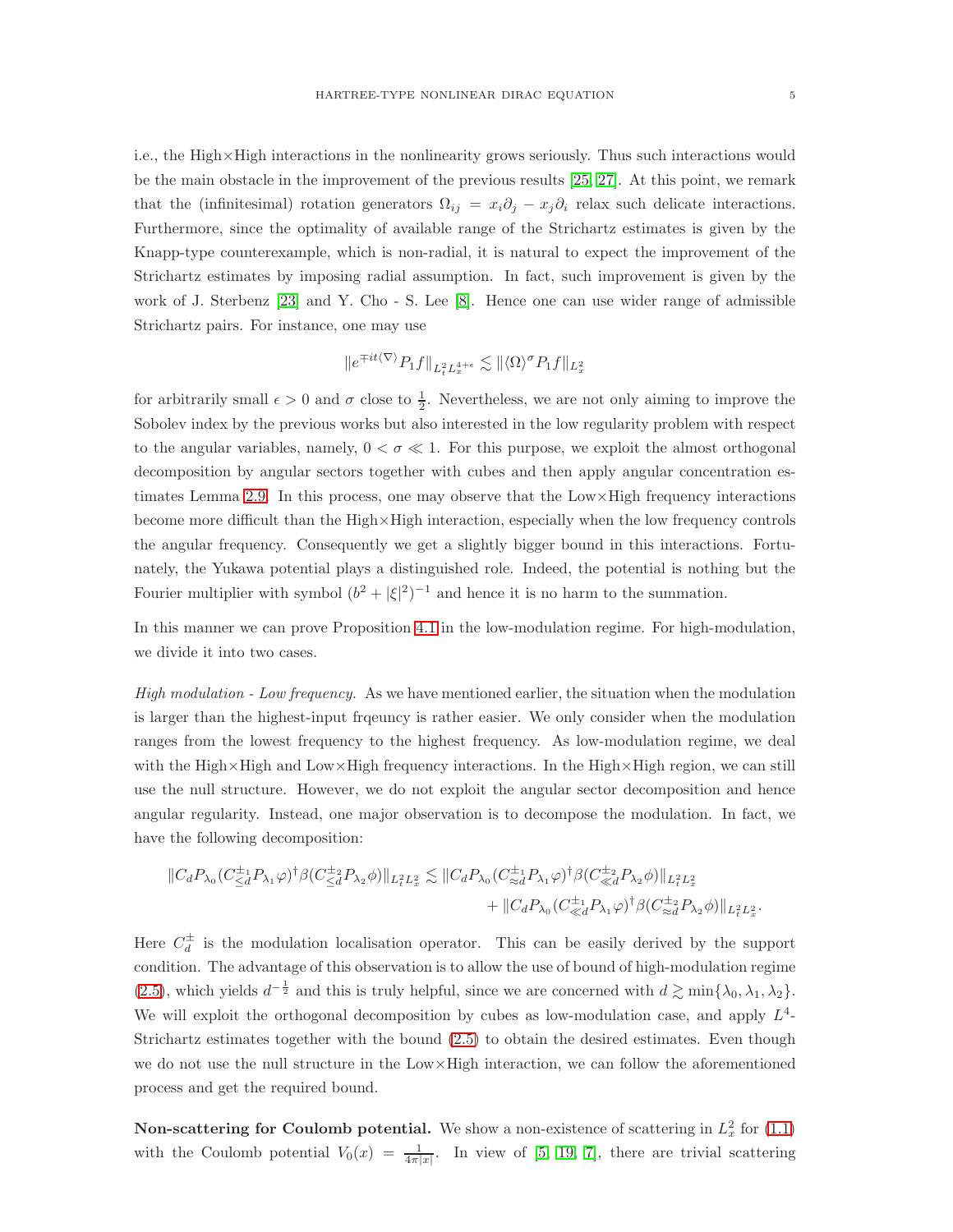conditions of [\(1.1\)](#page-0-0). However, as observed in [\[7\]](#page-22-9) for 2D problem, such scattering cannot occur for a certain class of solutions. To be precise, let us define  $\mathcal I$  as follows:

$$
\mathcal{I}(\psi,\phi)(t) := \int_{\mathbb{R}^3} \left[ V_0 * (\psi^{\dagger} \phi) \right](t,x) (\psi^{\dagger} \phi) (t,x) dx.
$$

Now we present our second theorem concerning non-scattering.

<span id="page-5-1"></span>**Theorem 1.2.** Assume that  $\psi$  be a smooth solution to [\(1.1\)](#page-0-0) with  $b = 0$  which scatters in  $L_x^2$  to a *smooth solution*  $\psi^{\ell}_{\infty}$ . If there exist  $0 < c < 1$  and  $t_* > 0$  such that  $\psi^{\ell}_{\infty}$  satisfies

<span id="page-5-0"></span>(1.13) 
$$
\left| \mathcal{I}(\psi_\infty^\ell, \beta \psi_\infty^\ell)(t) \right| \ge c \mathcal{I}(\psi_\infty^\ell, \psi_\infty^\ell)(t)
$$

*for*  $t > t_*$ *, then*  $\psi, \psi^{\ell}_{\infty} = 0$  *in*  $L_x^2$ *.* 

If  $\psi$  scatters in  $L_x^2$  to  $\psi_\infty^{\ell}$  satisfying [\(1.13\)](#page-5-0), then by Lemmas [6.2](#page-21-0) and [6.3](#page-21-1) below one can find  $0 < c' < 0$  and  $t_{**} > 0$  such that

$$
\mathcal{I}(\psi,\beta\psi)(t)\geq c'\mathcal{I}(\psi,\psi)(t)
$$

for any  $t > t_{**}.$ 

It is essential to handle the lower bound of functional  $H(t) = \text{Im} \langle \psi(t), \psi_{\infty}^{\ell}(t) \rangle_{L_x^2}$  by  $\|\psi_{\infty}^{\ell}(0)\|_{L_x^2}$ . We will show

$$
\left|\frac{d}{dt}H(t)\right| \geq c' |\mathcal{I}(\psi_\infty^\ell,\beta\psi_\infty^\ell)(t)| + o(t^{-1}).
$$

Due to the matrix  $\beta$  the value of  $\mathcal{I}(\psi_\infty^{\ell}, \beta \psi_\infty^{\ell})$  may vanish. To avoid this we assume [\(1.13\)](#page-5-0) and hence obtain  $\frac{d}{dt}H(t) \geq t^{-1} \|\psi^{\ell}_{\infty}(0)\|_{L_x^2}^2 + o(t^{-1})$  for sufficiently large t. Therefore, if  $\|\psi^{\ell}_{\infty}(0)\|_{L_x^2} > 0$ , then the lower bound eventually will lead us to contradiction to the uniform boundedness of  $H(t)$ .

Organisation. This paper is organized as follows. We introduce notations and preliminary setup in Section 2, which consists of Fourier localisation operators, basic analysis on the unit sphere, properties of  $U^p - V^p$  spaces, and linear estimates related to the wave-type Strichartz estimates. In Section 3, we discuss the proof of Theorem [1.1](#page-2-2) and reduction to multilinear estimates. In Section 4, we present frequency-localised multilinear estimates (Proposition [4.1\)](#page-13-0), which play a crucial role in the proof of Theorem [1.1.](#page-2-2) Then Section 5 is devoted to the proof of Proposition [4.1.](#page-13-0) Finally, we give the proof of non-scattering result in Section 6.

Notation. As usual different positive constants, which are independent of dyadic numbers  $\mu, \lambda$ , and d are denoted by the same letter C, if not specified. The inequalities  $A \leq B$  and  $A \geq B$  means that  $A \leq CB$  and  $A \geq C^{-1}B$ , respectively for some  $C > 0$ . By the notation  $A \approx B$  we mean that  $A \lesssim B$  and  $A \gtrsim B$ , i.e.,  $\frac{1}{C}B \le A \le CB$  for some absolute constant C. We also use the notation  $A \ll B$  if  $A \leq \frac{1}{C}B$  for some large constant C. Thus for quantites A and B, we can consider three cases:  $A \approx B$ ,  $A \ll B$  and  $A \gg B$ . In fact,  $A \lesssim B$  means that  $A \approx B$  or  $A \ll B$ .

The spatial and space-time Fourier transform are defined by

$$
\widehat{f}(\xi) = \int_{\mathbb{R}^3} e^{-ix\cdot\xi} f(x) dx, \quad \widetilde{u}(\tau,\xi) = \int_{\mathbb{R}^{1+3}} e^{-i(t\tau + x\cdot\xi)} u(t,x) dt dx.
$$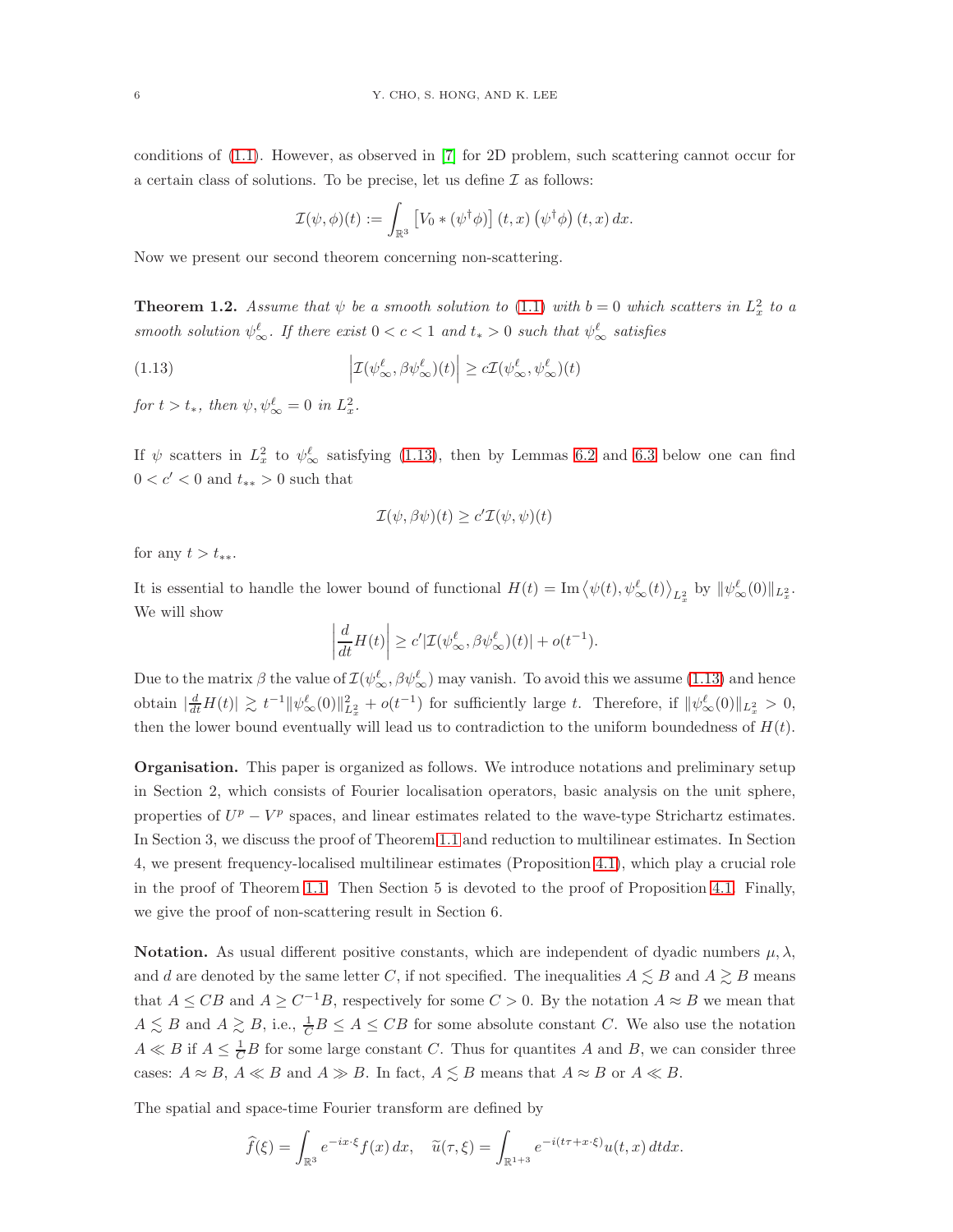We also write  $\mathcal{F}_x(f) = \hat{f}$  and  $\mathcal{F}_{t,x}(u) = \tilde{u}$ . We denote the backward and forward wave propagation of a functiom  $f$  on  $\mathbb{R}^3$  by

$$
e^{\mp it\langle\nabla\rangle}f=\int_{\mathbb{R}^3}e^{ix\cdot\xi}e^{\mp it\langle\xi\rangle}\widehat{f}(\xi)\,d\xi.
$$

Finally, we shall use usual inner products for the normed space  $\mathbb{C}^4$  and  $L_x^2(\mathbb{R}^3)$ . Namely, we write

$$
\langle \psi, \phi \rangle_{\mathbb{C}^4} = \psi^{\dagger} \phi,
$$

for spinor fields  $\phi, \psi : \mathbb{R}^{1+3} \to \mathbb{C}^4$ . We also write

$$
\langle f, g \rangle_{L^2_x} = \int_{\mathbb{R}^3} f(x) \overline{g(x)} \, dx,
$$

for any  $L_x^2$ -functions f and g.

# 2. Preliminary setup

2.1. **Multipliers.** We fix a smooth function  $\rho \in C_0^{\infty}(\mathbb{R})$  such that  $\rho$  is supported in the set  $\{\frac{1}{2} < t < 2\}$  and we let

$$
\sum_{\lambda \in 2^{\mathbb{Z}}} \rho \left( \frac{t}{\lambda} \right) = 1,
$$

and write  $\rho_1 = \sum_{\lambda \leq 1} \rho(\frac{t}{\lambda})$  with  $\rho_1(0) = 1$ . We define  $\mathcal{Q}_{\mu}$  to be a finitely overlapping collection of cubes of diameter  $\frac{\mu}{1000}$  covering  $\mathbb{R}^3$ , and let  $\{\rho_q\}_{q\in\mathcal{Q}_\mu}$  be a corresponding subordinate partition of unity. Now we define the standard Littlewood-Paley multipliers, for  $\lambda \in 2^{\mathbb{N}}, \lambda > 1, q \in \mathcal{Q}_{\mu}, d \in 2^{\mathbb{Z}}$ :

$$
P_{\lambda} = \rho \left( \frac{|-i\nabla|}{\lambda} \right), \quad P_1 = \rho_1(|-i\nabla|), \quad P_q = \rho_q(-i\nabla), \quad C_d^{\pm} = \rho \left( \frac{|-i\partial_t \pm \langle \nabla \rangle|}{d} \right).
$$

We also define  $C_{\leq d}^{\pm} = \sum_{\delta \leq d} C_{\delta}^{\pm}$  and  $C_{\geq d}^{\pm}$  is defined in the similar way. For simplicity we also write  $C_d^+ = C_d$ . Given  $0 < \alpha \leq 1$ , we define  $C_{\alpha}$  to be a collection of finitely overlapping caps of radius  $\alpha$ on the sphere  $\mathbb{S}^2$ . If  $\kappa \in \mathcal{C}_{\alpha}$ , we let  $\omega_{\kappa}$  be the centre of the cap  $\kappa$ . Then we define  $\{\rho_{\kappa}\}_{\kappa \in \mathcal{C}_{\alpha}}$  to be a smooth partition of unity subordinate to the conic sectors  $\{\xi \neq 0, \frac{\xi}{|\xi|} \in \kappa\}$  and denote the angular Fourier localisation multipliers by  $R_{\kappa} = \rho_{\kappa}(-i\nabla)$ .

2.2. Analysis on the sphere. We introduce some basic facts from harmonic analysis on the unit sphere. The most of ingredients can be found in  $[3, 22]$  $[3, 22]$ . We also refer the readers to  $[21]$  for more systematic introduction to the spherical harmonics. We let  $Y_{\ell}$  be the set of homogeneous harmonic polynomial of degree  $\ell$ . Then define  $\{y_{\ell,n}\}_{n=0}^{2\ell}$  a set of orthonormal basis for  $Y_{\ell}$ , with respect to the inner product:

(2.1) 
$$
\langle y_{\ell,n}, y_{\ell',n'} \rangle_{L^2_{\omega}(\mathbb{S}^2)} = \int_{\mathbb{S}^2} y_{\ell,n}(\omega) \overline{y_{\ell',n'}(\omega)} d\omega.
$$

Given  $f \in L_x^2(\mathbb{R}^3)$ , we have the orthogonal decomposition as follow:

(2.2) 
$$
f(x) = \sum_{\ell} \sum_{n=0}^{2\ell} \langle f(|x|\omega), y_{\ell,n}(\omega) \rangle_{L^2_{\omega}(\mathbb{S}^2)} y_{\ell,n}\left(\frac{x}{|x|}\right).
$$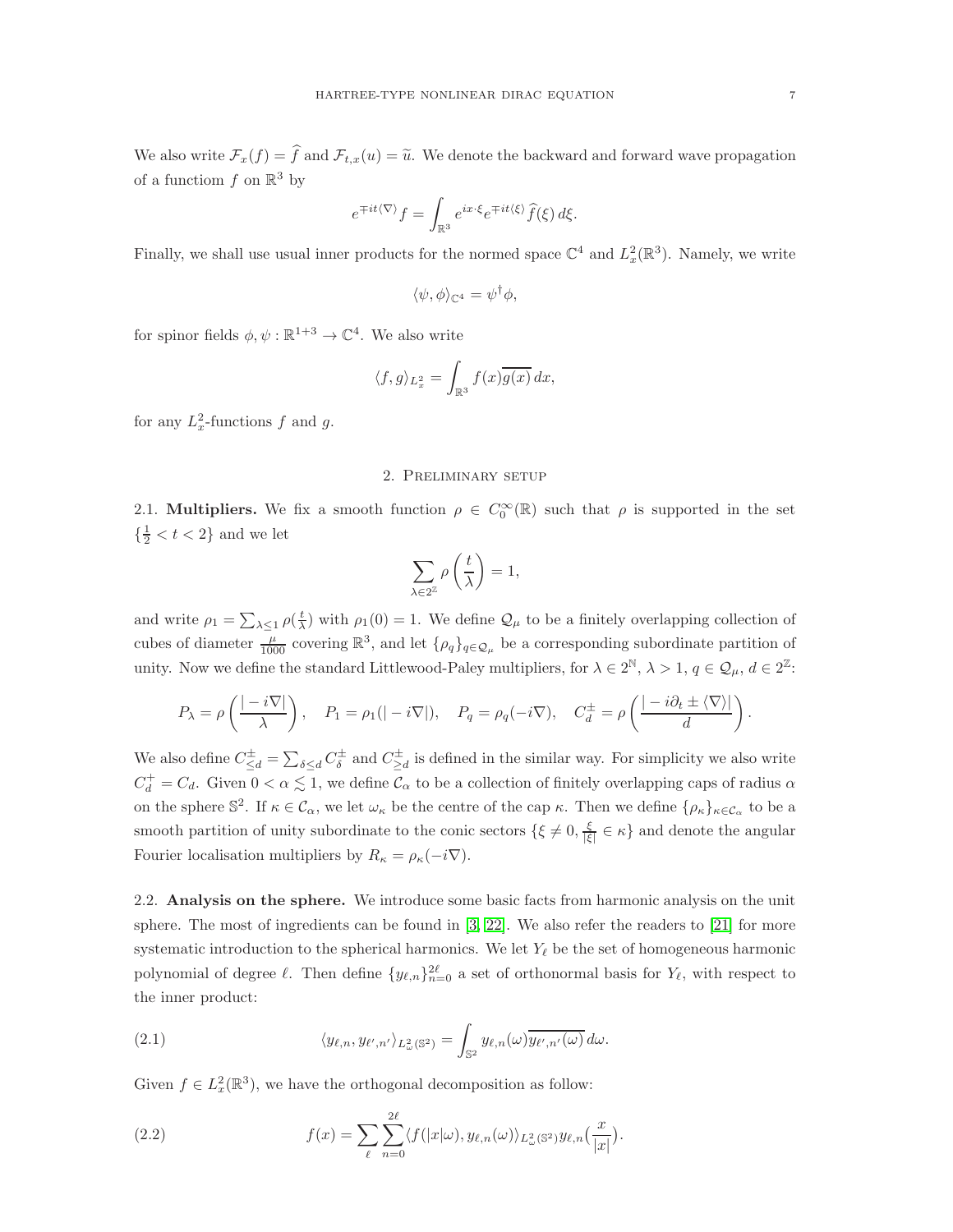For a dyadic number  $N > 1$ , we define the spherical Littlewood-Paley decompositions by

(2.3) 
$$
H_N(f)(x) = \sum_{\ell} \sum_{n=0}^{2\ell} \rho\left(\frac{\ell}{N}\right) \langle f(|x|\omega), y_{\ell,n}(\omega) \rangle_{L^2_{\omega}(\mathbb{S}^2)} y_{\ell,n}\left(\frac{x}{|x|}\right),
$$

(2.4) 
$$
H_1(f)(x) = \sum_{\ell} \sum_{n=0}^{2\ell} \rho_{\leq 1}(\ell) \langle f(|x|\omega), y_{\ell,n}(\omega) \rangle_{L^2_{\omega}(\mathbb{S}^2)} y_{\ell,n}(\frac{x}{|x|}).
$$

Since  $-\Delta_{\mathbb{S}^2} y_{\ell,n} = \ell(\ell+1) y_{\ell,n}$ , by orthogonality one can readily get

$$
\| \langle \Omega \rangle^{\sigma} f \|_{L^2_{\omega}({\mathbb S}^2)} \approx \left\| \sum_{N \in 2^{\mathbb N} \cup \{0\}} N^{\sigma} H_N f \right\|_{L^2_{\omega}({\mathbb S}^2)}
$$

.

<span id="page-7-2"></span>**Lemma 2.1** (Lemma 7.1. of [\[3\]](#page-22-1)). Let  $N \geq 1$ . Then  $H_N$  is uniformly bounded on  $L^p(\mathbb{R}^3)$  in  $N$ , *and*  $H_N$  *commutes with all radial Fourier multipliers. Moreover, if*  $N' \geq 1$ *, then either*  $N \approx N'$  *or* 

$$
H_N \Pi_{\pm} H_{N'} = 0.
$$

By Lemma [2.1,](#page-7-2) we see that  $H_N$  commutes with the  $P_\lambda$  and  $C_d^{\pm}$  multipliers since we can write  $C_d^{\pm} = e^{\mp it\langle \nabla \rangle} \rho(-\frac{i\partial_t}{d}) e^{\pm it\langle \nabla \rangle}$ . On the other hand, we note that  $H_N$  does not commute with the cube and cap localisation operators  $R_{\kappa}$  and  $P_{q}$ , which are non-radial.

2.3. Adapted function spaces. Let  $1 \le p \le +\infty$  and  $\mathcal{I} = \left\{ \{t_k\}_{k=0}^K : t_k \in \mathbb{R}, t_k < t_{k+1} \right\}$  be the set of increasing sequences of real numbers. We define the  $p$ -variation of  $v$  to be

$$
|v|_{V^{p}} = \sup_{\{t_k\}_{k=0}^{K} \in \mathcal{I}} \left( \sum_{k=0}^{K} ||v(t_k) - v(t_{k-1})||_{L_x^2}^p \right)^{\frac{1}{p}}
$$

Then the Banach space  $V^p$  can be defined to be all right continuous functions  $v : \mathbb{R} \to L^2_x$  such that the quantity

$$
||v||_{V^p} = ||v||_{L_t^{\infty}L_x^2} + |v|_{V^p}
$$

is finite. Set  $||u||_{V^p_{\pm}} = ||e^{\mp it\langle \nabla \rangle} u||_{V^p}$ . We recall basic properties of  $V^2_{\pm}$  space from [\[3,](#page-22-1) [4\]](#page-22-4). For more about  $U^p - V^p$  space see [\[13\]](#page-23-12).

The following lemma is on a simple bound in the high-modulation region.

**Lemma 2.2** (Corollary 2.18. of [\[13\]](#page-23-12)). *Let*  $2 \le q \le \infty$ *. For*  $d \in 2^{\mathbb{Z}}$ *, we have* 

<span id="page-7-1"></span>(2.5) 
$$
\|C_d^{\pm}u\|_{L_t^q L_x^2} \lesssim d^{-\frac{1}{q}}\|u\|_{V_{\pm}^2},
$$

$$
\|C_{\geq d}^{\pm}u\|_{L_t^q L_x^2} \lesssim d^{-\frac{1}{q}}\|u\|_{V_{\pm}^2}.
$$

Now we present an energy inequality. See also [\[13,](#page-23-12) Proposition 2.10].

<span id="page-7-0"></span>**Lemma 2.3** (Lemma 7.3. of [\[3\]](#page-22-1)). *Let*  $F \in L_t^{\infty} L_x^2$ , and suppose that

$$
\sup_{\|P_{\lambda}H_N v\|_{V^2_{\pm}}\lesssim 1}\left|\int_{\mathbb{R}}\langle P_{\lambda}H_N v(t), F(t)\rangle_{L^2_x}\, dt\right|<\infty.
$$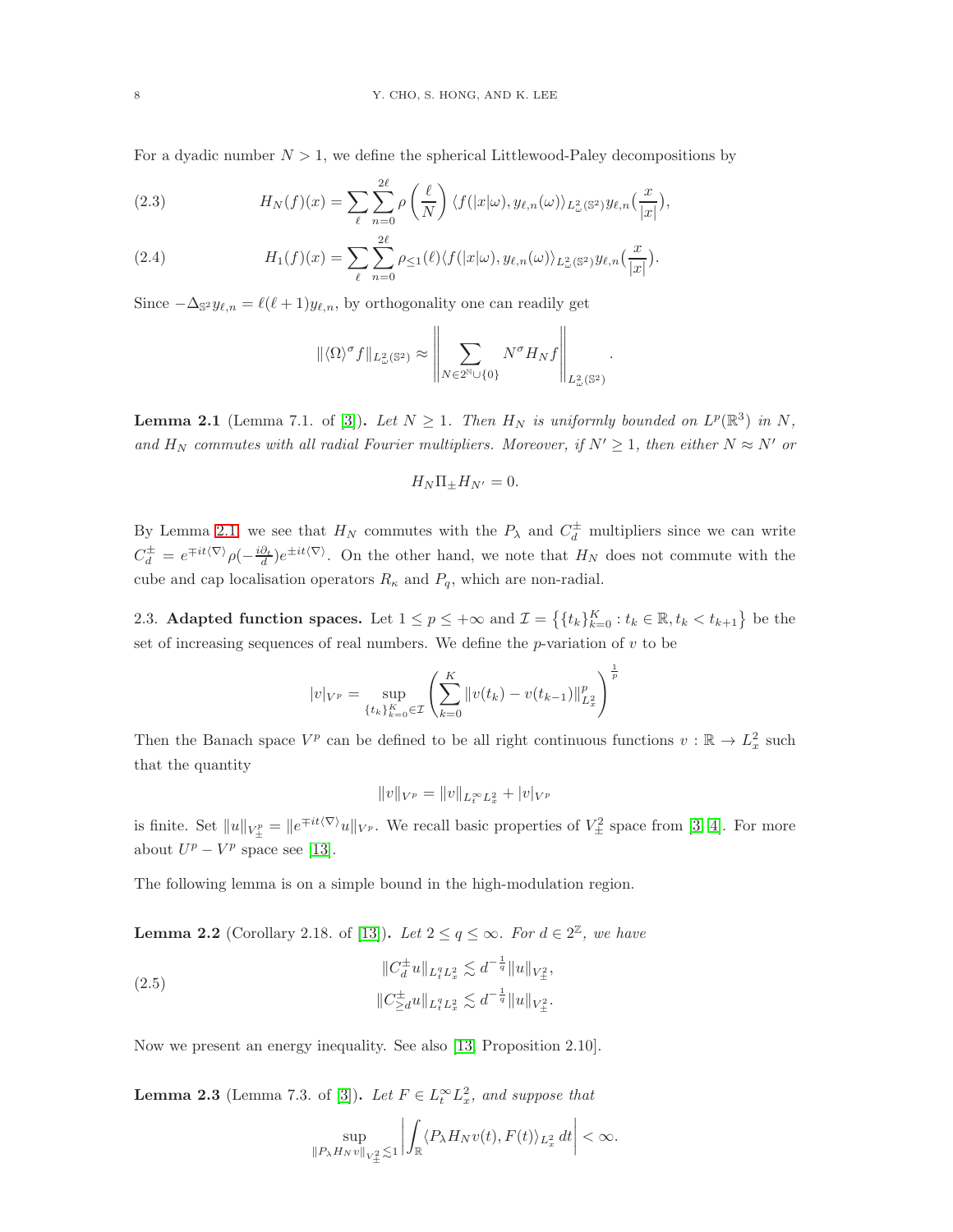*If*  $u \in C(\mathbb{R}, L_x^2)$  *satisfies*  $-i\partial_t u \pm \langle \nabla \rangle u = F$ , then  $P_{\lambda}H_{N}u \in V_{\pm}^2$  and we have the bound

$$
(2.6) \t\t ||P_{\lambda}H_{N}u||_{V_{\pm}^{2}} \lesssim ||P_{\lambda}H_{N}u(0)||_{L_{x}^{2}} + \sup_{||P_{\lambda}H_{N}v||_{V_{\pm}^{2}} \lesssim 1} \left| \int_{\mathbb{R}} \langle P_{\lambda}H_{N}v(t), F(t) \rangle_{L_{x}^{2}} dt \right|.
$$

We recall the uniform disposability of the modulation cutoff multipliers, which reads for  $1 \leq q, r \leq$ ∞,

(2.7) 
$$
\|C_{\leq d}^{\pm} P_{\lambda} R_{\kappa} u\|_{L_t^q L_x^r} + \|C_d^{\pm} P_{\lambda} R_{\kappa} u\|_{L_t^q L_x^r} \lesssim \|P_{\lambda} R_{\kappa} u\|_{L_t^q L_x^r},
$$

if  $\kappa \in \mathcal{C}_\alpha$ ,  $d \gtrsim \alpha^2 \lambda$ , and  $\alpha \gtrsim \lambda^{-1}$ . Since convolution with  $L_t^1(\mathbb{R})$  functions is bounded on the  $V^2$ space, we also have for every  $d \in 2^{\mathbb{Z}}$ ,

(2.8) 
$$
\|C_{\leq d}^{\pm}u\|_{V_{\pm}^2}\lesssim \|u\|_{V_{\pm}^2}.
$$

To prove the scattering result, we shall use the following lemma:

<span id="page-8-2"></span>**Lemma 2.4** (Lemma 7.4. of [\[3\]](#page-22-1)). Let  $u \in V^2_{\pm}$ . Then there exists  $f \in L^2_x$  such that  $||u(t)$  $e^{\mp it\langle \nabla \rangle} f \|_{L_x^2} \to 0 \text{ as } t \to \pm \infty.$ 

2.4. Auxiliary estimates. In this section we provide the key ingredients to the proof of Theorem [1.1.](#page-2-2) We introduce the null-form-bound, localised Strichartz estimates, and various squaresummation. We would like to highlight that there is nothing new, and hence we simply list several estimates used in the sequel without proof. However, we also encourage readers to read the reference [\[2,](#page-22-10) [3,](#page-22-1) [22,](#page-23-10) [23\]](#page-23-8).

It is well-known fact that the nonlinearity in the system [\(1.11\)](#page-2-0) has null structure, which gives the cancellation property. To reveal null form, we write

<span id="page-8-0"></span>(2.9) 
$$
(\Pi_{\pm_1}\phi)^{\dagger}\beta\Pi_{\pm_2}\varphi = [(\Pi_{\pm_1} - \Pi_{\pm_1}(x))\phi]^{\dagger}\beta\Pi_{\pm_2}\varphi + (\Pi_{\pm_1}\phi)^{\dagger}\beta(\Pi_{\pm_2} - \Pi_{\pm_2}(y))\varphi + \phi^{\dagger}\Pi_{\pm_1}(x)\beta\Pi_{\pm_2}(y)\varphi,
$$

for any  $x, y \in \mathbb{R}^3$ . Then we have the following null-form-type bound:

<span id="page-8-4"></span>(2.10) 
$$
|\Pi_{\pm_1}(\xi)\beta\Pi_{\pm_2}(\eta)| \lesssim \angle(\pm_1\xi,\pm_2\eta) + \frac{|\pm_1|\xi|\pm_2|\eta||}{\langle\xi\rangle\langle\eta\rangle}.
$$

To exploit the null form for the first and second terms of [\(2.9\)](#page-8-0), we use the following lemma:

<span id="page-8-3"></span>**Lemma 2.5** (Lemma 8.1. of [\[3\]](#page-22-1)). *Let*  $1 < r < \infty$ . *If*  $\lambda \geq 1$ ,  $\alpha \geq \lambda^{-1}$ ,  $\kappa \in C_{\alpha}$ , then

$$
\|(\Pi_{\pm} - \Pi_{\pm}(\lambda \omega(\kappa)))R_{\kappa}P_{\lambda}f\|_{L_x^r} \lesssim \alpha \|R_{\kappa}P_{\lambda}f\|_{L_x^r}.
$$

We recall Strichartz estimates for wave equation, which plays a significant role in the proof of Theorem [1.1.](#page-2-2) Note that an additional angular regularity allows to extend admissible Strichartz pairs.

<span id="page-8-1"></span>**Lemma 2.6** (Lemma 3. of [\[4\]](#page-22-4)). Let  $2 < q \le \infty$ . If  $0 < \mu \le \lambda$ ,  $N \ge 1$ , and  $\frac{1}{q} + \frac{1}{r} = \frac{1}{2}$ , then for *every*  $q \in \mathcal{Q}_{\mu}$  *we have* 

$$
||e^{\mp it\langle \nabla \rangle} P_q P_\lambda f||_{L_t^q L_x^r} \lesssim \mu^{\frac{1}{2} - \frac{1}{r}} \lambda^{\frac{1}{2} - \frac{1}{r}} ||P_q P_\lambda f||_{L_x^2}.
$$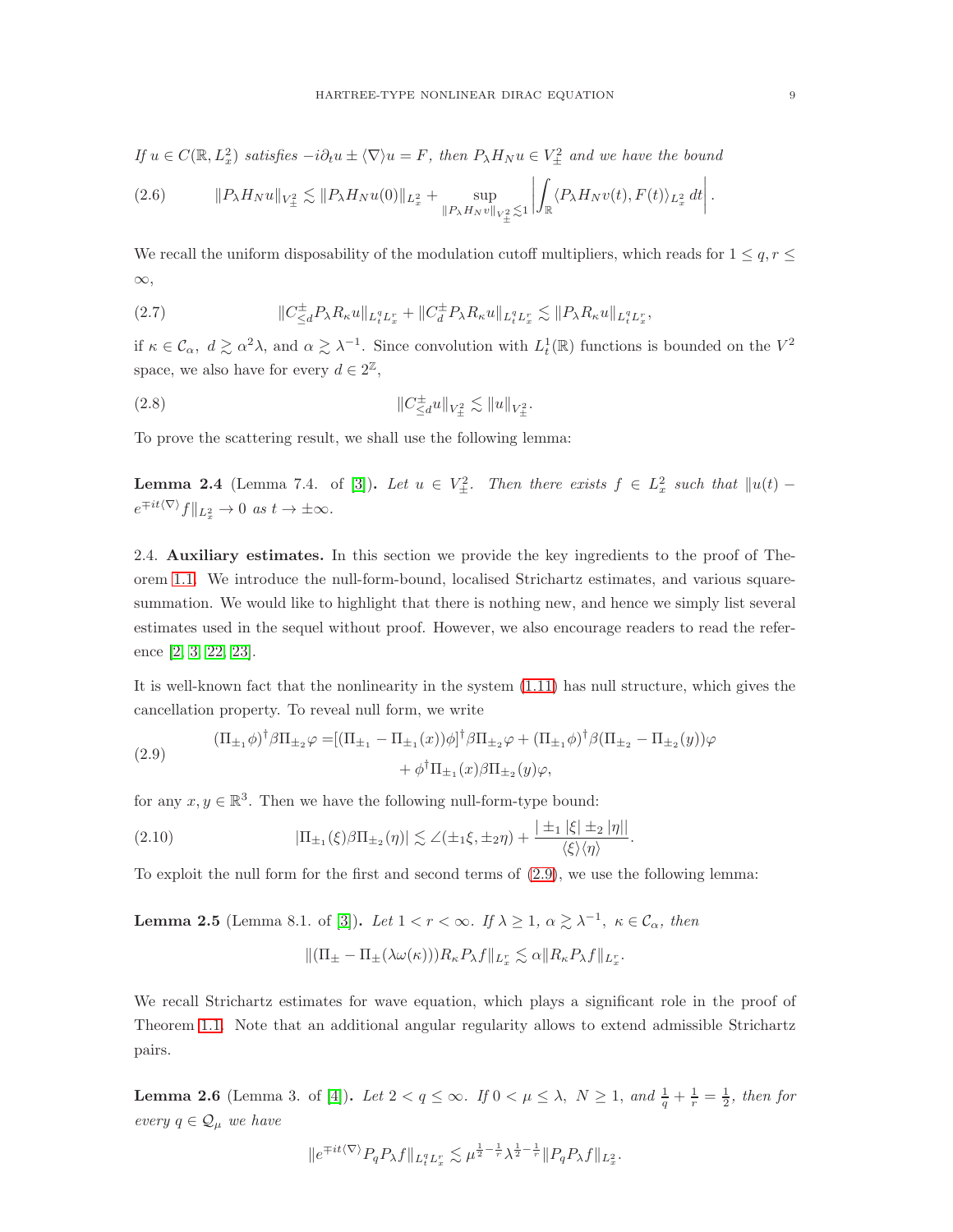*Moreover, by spending additional angular regularity, if*  $\frac{1}{q} + \frac{2}{r} < 1$ *, then we have for*  $\epsilon > 0$ 

$$
||e^{\mp it\langle\nabla\rangle}P_{\lambda}H_Nf||_{L^q_tL^r_x} \lesssim \lambda^{3(\frac{1}{2}-\frac{1}{r})-\frac{1}{q}}N^{\frac{1}{2}+\epsilon}||P_{\lambda}H_Nf||_{L^2_x}.
$$

For the first estimate, see Lemma 3.2. of [\[27\]](#page-23-1), or Lemma 3.1, of [\[2\]](#page-22-10). The second estimate can be found in Theorem 1. of [\[8\]](#page-22-7). Note that the use of decomposition by smaller cubes  $q \in \mathcal{Q}_{\mu}$  gives us better estimates. However, we need to recover the term  $||P_\lambda f||_{L^2_x}$  by square-summation with respect to cubes  $q \in \mathcal{Q}_\mu$  and this would result in a certain loss in estimates. Fortunately, the following lemma allows this loss to be absorbed elsewhere.

<span id="page-9-0"></span>**Lemma 2.7** (Lemma 8.6. of [\[3\]](#page-22-1)). Let  $\{P_j\}_{j\in\mathcal{J}}$  and  $\{M_j\}_{j\in\mathcal{J}}$  be a collection of spatial Fourier *multipliers. Suppose that the symbols of* P<sup>j</sup> *have finite overlap, and*

$$
||M_j P_j f||_{L^2_x} \lesssim \delta ||P_j f||_{L^2_x}
$$

*for some*  $\delta > 0$ *. Let*  $q > 2$ *,*  $r \geq 2$ *. Suppose that there exists*  $A > 0$  *such that for every j we have the bound*

$$
||e^{\mp it\langle \nabla \rangle} P_j f||_{L_t^q L_x^r} \leq A ||P_j f||_{L_x^2}.
$$

*Then for every*  $\epsilon > 0$ *, we have* 

$$
\left(\sum_{j\in\mathcal{J}}\|M_jP_jv\|_{L_t^qL_x^r}^2\right)^{\frac{1}{2}}\lesssim\delta|\mathcal{J}|^\epsilon A\|v\|_{V_{\pm}^2}.
$$

*Here*  $|\mathcal{J}|$  *is the cardinal number of the set*  $\mathcal{J}$ *.* 

For future use, we list some of the direct results of Lemma [2.7](#page-9-0) as follows:

**Lemma 2.8.** Let  $1 \leq \mu \leq \lambda$ ,  $\alpha \geq \lambda^{-1}$ ,  $\epsilon > 0$ . For q, r satisfying the condition as in Lemma [2.6,](#page-8-1) *we have*

<span id="page-9-2"></span>
$$
(2.11) \qquad \left(\sum_{q\in\mathcal{Q}_{\mu}}\sum_{\kappa\in\mathcal{C}_{\alpha}}\|R_{\kappa}P_{q}u_{\lambda,N}\|_{L_{t}^{q}L_{x}^{r}}^{2}\right)^{\frac{1}{2}} \lesssim \alpha^{-\epsilon}\left(\frac{\mu}{\lambda}\right)^{-\epsilon}(\mu\lambda)^{\frac{1}{2}-\frac{1}{r}}\|u_{\lambda,N}\|_{V_{\pm}^{2}},
$$

$$
(2.12) \qquad \left(\sum_{\kappa \in \mathcal{C}_{\alpha}} \|R_{\kappa} u_{\lambda,N}\|_{L_t^q L_x^r}^2\right)^{\frac{1}{2}} \lesssim \alpha^{-\epsilon} \lambda^{3(\frac{1}{2}-\frac{1}{r})-\frac{1}{q}} N^{\frac{1}{2}+\epsilon} \|u_{\lambda,N}\|_{V_{\pm}^2}.
$$

*Here we write*  $P_{\lambda}H_{N}u = u_{\lambda,N}$ *.* 

So far we have seen that the additional angular regularity gives rise to the improvement of spacetime Strichartz estimates. However, we are interested in only small amount of angular regularity, namely,  $\sigma \ll 1$ . To achieve this low-regularity-condition, we exploit the following so-called angular concentration estimates:

<span id="page-9-1"></span>**Lemma 2.9** (Lemma 8.5. of [\[3\]](#page-22-1)). Let  $2 \le p < \infty$ , and  $0 \le s < \frac{2}{p}$ . If  $\lambda, N \ge 1$ ,  $\alpha \gtrsim \lambda^{-1}$ , and  $\kappa \in \mathcal{C}_{\alpha}$ , then we have

$$
||R_{\kappa}P_{\lambda}H_Nf||_{L^p_{x}(\mathbb{R}^3)} \lesssim (\alpha N)^s ||P_{\lambda}H_Nf||_{L^p_{x}(\mathbb{R}^3)}.
$$

The proof can be found in Lemma 5.2. of [\[23\]](#page-23-8).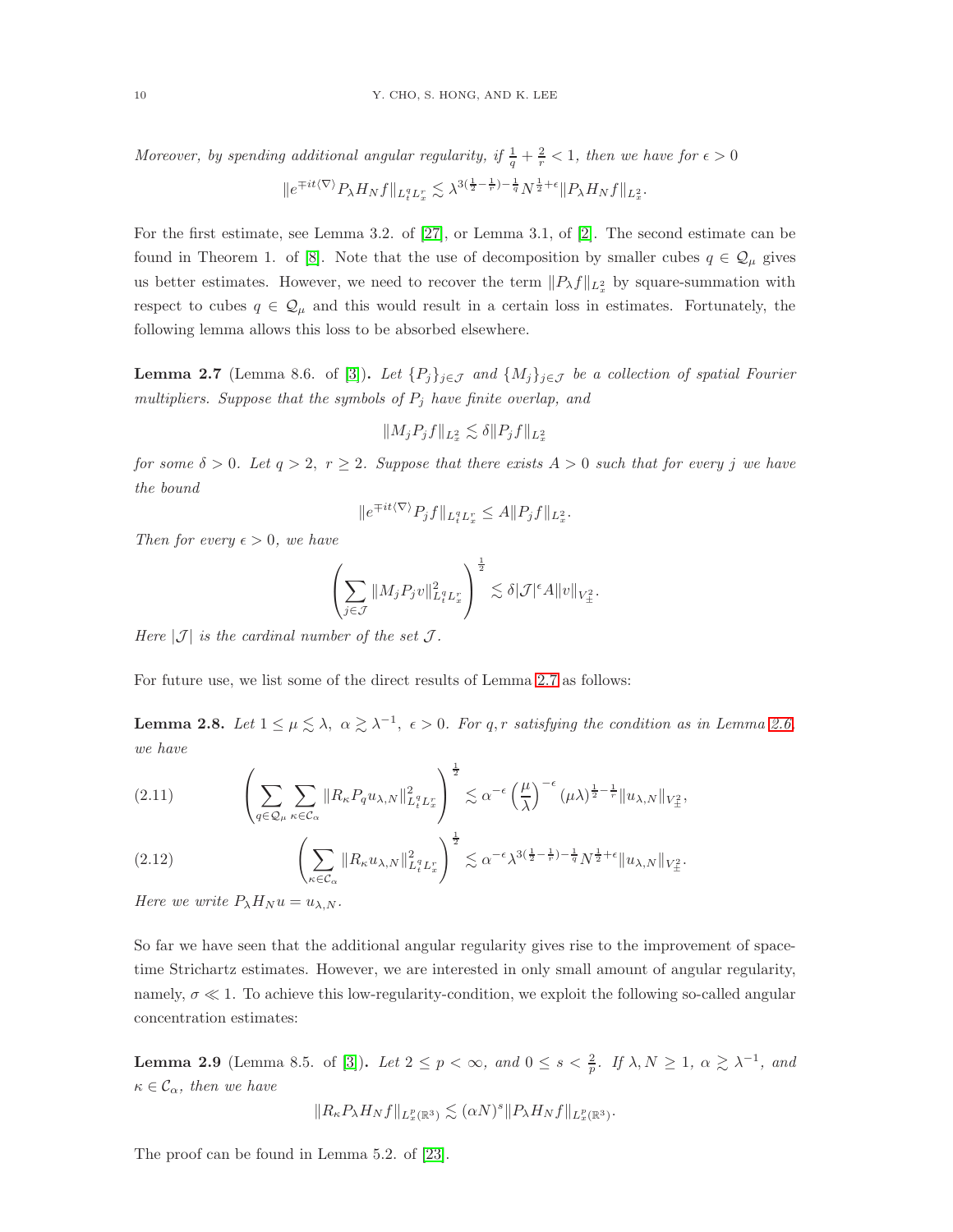2.5. General resonance identity. In the proof of Theorem [1.1,](#page-2-2) we shall follow the standard fixed-point argument. That is, by the use of Lemma [2.3,](#page-7-0) we consider the following quartilinear form:

$$
\int_{\mathbb{R}^{1+3}} (\varphi^{\dagger} \beta \phi)(\psi^{\dagger} \beta \psi) dt dx.
$$

After using the Hölder inequality, we need to deal with bilinear estimates, which has essentially trilinear expression via  $L^2$ -duality:

<span id="page-10-0"></span>(2.13) 
$$
\int_{\mathbb{R}^{1+3}} \phi \psi^{\dagger} \beta \varphi \, dxdt.
$$

Suppose that  $\phi, \psi, \varphi$  have small modulation. We also assume that the Fourier transform of  $\phi$  is supported in  $\{|\tau + \langle \xi \rangle| \leq d\}$ , the support of  $\widetilde{\psi}$  is contained in the set  $\{|\tau \pm i \langle \xi \rangle| \leq d\}$ , and  $\widetilde{\varphi}$  is supported in the set  $\{|\tau \pm 2 \langle \xi \rangle | \leq d\}$  for some  $d \in 2^{\mathbb{Z}}$ . Then the integral [\(2.13\)](#page-10-0) vanishes unless

$$
|\langle \xi - \eta \rangle \mp_1 \langle \xi \rangle \pm_2 \langle \eta \rangle| \lesssim d.
$$

Now we define the modulation function:

$$
\mathcal{M}_{\pm_1,\pm_2}(\xi,\eta) = |\langle \xi - \eta \rangle \mp_1 \langle \xi \rangle \pm_2 \langle \eta \rangle|.
$$

We first note the symmetry properties of  $\mathcal{M}_{\pm 1,\pm 2}$ , for example, we have  $\mathcal{M}_{+,+}(\xi,\eta) = \mathcal{M}_{-,-}(\eta,\xi)$ , and  $\mathcal{M}_{\pm,\mp}(\xi,\eta) = \mathcal{M}_{\pm,\mp}(\eta,\xi)$ .

<span id="page-10-2"></span>Lemma 2.10 (Lemma 8.7. of [\[3\]](#page-22-1)). *We have*

$$
\mathcal{M}_{-,+}(\xi,\eta) \gtrsim \langle \xi \rangle + \langle \eta \rangle,
$$
  
\n
$$
\mathcal{M}_{\pm,\pm}(\xi,\eta) \gtrsim \frac{1}{\langle \xi - \eta \rangle} \left( \frac{(|\xi| - |\eta|)^2}{\langle \xi \rangle \langle \eta \rangle} + |\xi| |\eta| \angle (\xi,\eta)^2 + 1 \right),
$$
  
\n
$$
\mathcal{M}_{-,-}(\xi,\eta) \gtrsim \frac{|\xi - \eta| |\xi|}{\langle \xi \rangle + \langle \eta \rangle} \angle (\xi - \eta, -\xi)^2,
$$
  
\n
$$
\mathcal{M}_{+,+}(\xi,\eta) \gtrsim \frac{|\xi - \eta| |\eta|}{\langle \xi \rangle + \langle \eta \rangle} \angle (\xi - \eta, \eta)^2.
$$

3. Proof of Theorem [1.1](#page-2-2)

In this section we prove Theorem [1.1](#page-2-2) via standard fixed-point argument. To be precise, we shall find the solution to [\(1.1\)](#page-0-0) in a complete metric space  $(F^{\sigma}(\delta), d)$  defined as

$$
F^{\sigma}(\delta) := \left\{ \psi : ||\psi||_{F^{\sigma}} := ||\psi_+||_{F^{\sigma}_+} + ||\psi_-||_{F^{\sigma}_-} < \delta \right\}, \quad d(\psi, \phi) := ||\psi - \phi||_{F^{\sigma}},
$$

where

$$
||u||_{F_{\pm}^{\sigma}} := \left(\sum_{\lambda, N \in 2^{\mathbb{N} \cup \{0\}}} N^{2\sigma} || P_{\lambda} H_N u ||_{V_{\pm}^2}^2 \right)^{\frac{1}{2}}.
$$

We also define the map  $\mathcal Y$  on  $F^{\sigma}(\delta)$  by

<span id="page-10-1"></span>(3.1) 
$$
\mathcal{Y}(\psi) := \sum_{\pm_0 \in \{\pm\}} e^{-\pm_0 it(\nabla)} \Pi_{\pm_0} \psi_0 + i \sum_{\pm_j; j=0,1,2,3} \mathcal{N}_{\pm_0}(\psi_1, \psi_2, \psi_3)(t),
$$

where

$$
\mathcal{N}_{\pm_0}(\psi_1, \psi_2, \psi_3)(t) = \int_0^t e^{\mp o i(t-t')\langle \nabla \rangle} \Pi_{\pm_0} [(V * \psi_1^\dagger \beta \psi_2) \beta \psi_3](t') dt'.
$$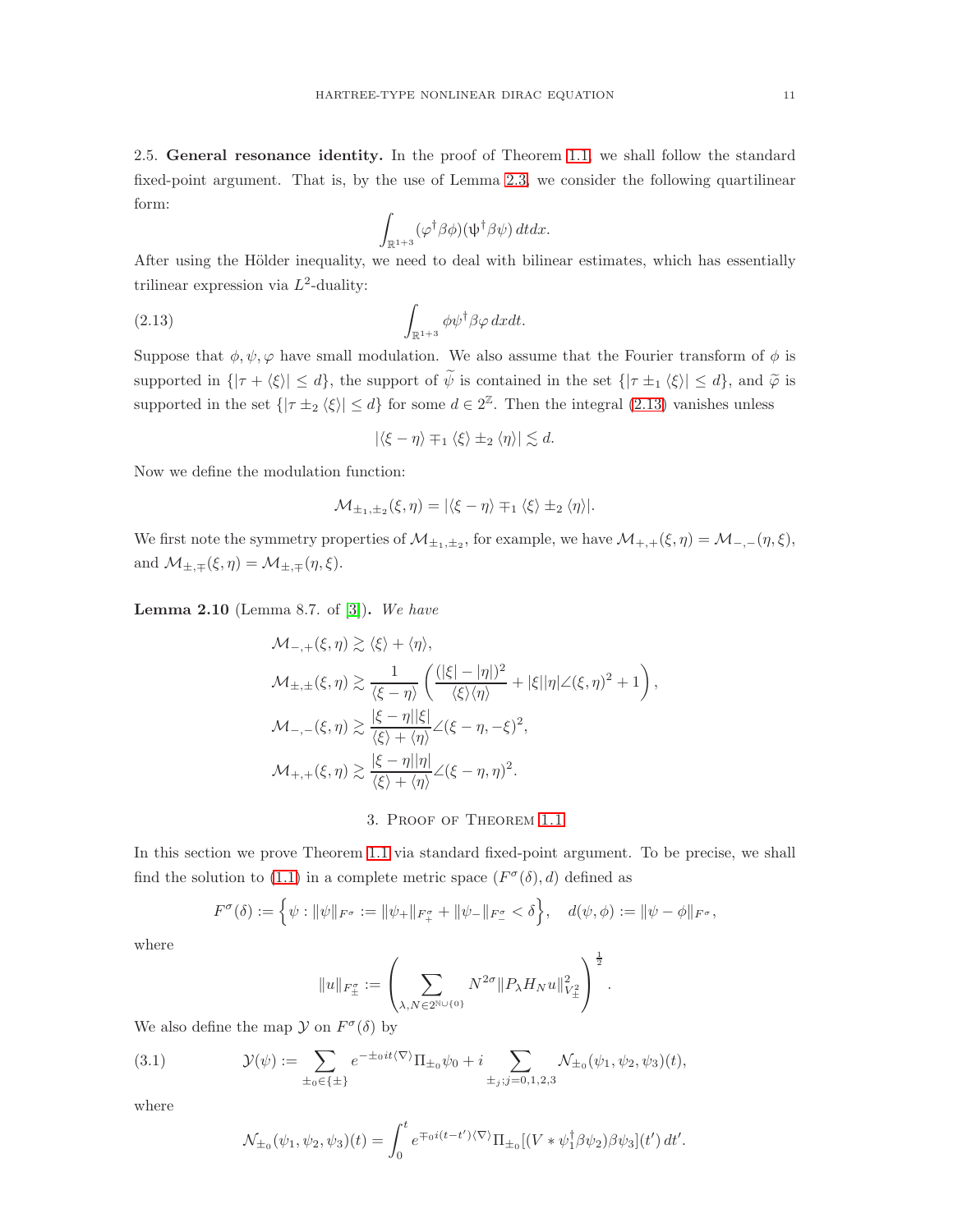Here we put  $\psi_j := \prod_{\pm_j} \psi$ . Then we need to show that  $\mathcal Y$  is a contraction mapping on  $F^\sigma(\delta)$ . Indeed the linear part of [\(3.1\)](#page-10-1) can be handled as follows:

<span id="page-11-1"></span>
$$
(3.2) \qquad \left\| e^{\mp_0 it \langle \nabla \rangle} \Pi_{\pm_0} \psi_0 \right\|_{F_{\pm_0}^{\sigma}}^2 = \sum_{\lambda \ge 1} \sum_{N \ge 1} N^{2\sigma} \left\| \chi_{[0,\infty)} P_{\lambda} H_N \Pi_{\pm_0} \psi_0 \right\|_{V_{\pm_0}^2}^2 \le C \| \langle \Omega \rangle^{\sigma} \psi_0 \|_{L_x^2}^2
$$

We are left to control the nonlinearity  $\mathcal{N}_{\pm_0}(\psi_1, \psi_2, \psi_3)$  of [\(3.1\)](#page-10-1).

<span id="page-11-0"></span>**Propsition 3.1.** Let  $\sigma > 0$  and  $\psi_j \in F_{\pm_j}^{\sigma}$   $(j = 1, 2, 3)$ . Then we have the following multilinear *estimates:*

(3.3) 
$$
\left\| \mathcal{N}_{\pm_0}(\psi_1, \psi_2, \psi_3) \right\|_{F_{\pm_0}^{\sigma}} \lesssim \prod_{j=1}^3 \|\psi_j\|_{F_{\pm_j}^{\sigma}}.
$$

Once Proposition [3.1](#page-11-0) has been proved, this trilinear estimate together with linear estimate [\(3.2\)](#page-11-1) will lead us that

$$
\|\mathcal{Y}(\psi)\|_{F^{\sigma}} = \sum_{\pm_0} \|\Pi_{\pm_0} \mathcal{Y}(\psi)\|_{F^{\sigma}_{\pm_0}} \leq C \left( \|\langle \Omega \rangle^{\sigma} \psi_0\|_{L^2_x} + \|\psi\|_{F^{\sigma}}^3 \right).
$$

If  $\delta$  is small enough so that  $C\delta^3 \leq \frac{\delta}{8}$  and the initial data  $\psi_0$  satisfies the smallness condition, namely,  $C \|\langle \Omega \rangle^{\sigma} \psi_0\|_{L_x^2} \leq \frac{\delta}{2}$ , then  $\mathcal Y$  is a self-mapping on  $F^{\sigma}(\delta)$ . Furthermore, we get

$$
\|\mathcal{Y}(\psi) - \mathcal{Y}(\phi)\|_{F^{\sigma}} \leq C \left( \|\psi\|_{F^{\sigma}} + \|\phi\|_{F^{\sigma}} \right)^2 \|\psi - \phi\|_{F^{\sigma}} \leq 4C\delta^2 \|\psi - \phi\|_{F^{\sigma}} \leq \frac{1}{2} \|\psi - \phi\|_{F^{\sigma}}.
$$

Hence  $\mathcal{Y}: F^{\sigma}(\delta) \to F^{\sigma}(\delta)$  is a contraction mapping for sufficiently small  $\delta$ , which completes the proof of global well-posedness of [\(1.1\)](#page-0-0).

Now we move onto the scattering property of [\(1.1\)](#page-0-0). We have the solutions  $\psi_{\pm} \in F_{\pm}^{\sigma}$ , and hence  $\langle \Omega \rangle^{\sigma} \psi_{\pm} \in V_{\pm}^{2}$ . By Lemma [2.4,](#page-8-2) there exists function  $\varphi_{\pm} \in L_{x}^{2,\sigma} := \langle \Omega \rangle^{-\sigma} L_{x}^{2}$  such that

$$
\|\psi_{\pm} - e^{\mp it\langle \nabla \rangle} \varphi\|_{L_x^{2,\sigma}} \to 0,
$$

as  $t \to \pm \infty$ , which completes the proof of scattering of [\(1.1\)](#page-0-0). Finally, we are left to show the multilinear estimates Proposition [3.1.](#page-11-0)

# 4. Proof of Proposition [3.1](#page-11-0)

In the remainder of this paper, we focus on the proof of multilinear estimates Proposition [3.1.](#page-11-0) First, after an application of Lemma [2.3,](#page-7-0) we write

 $\mathbf{u}$ 

$$
\begin{aligned}&\left\|\mathcal{N}_{\pm_{4}}(\varphi,\phi,\psi)\right\|_{V^{2}_{\pm_{4}}}\\&\lesssim\sup_{\left\|P_{\lambda_{4}}H_{N_{4}}\psi\right\|_{V^{2}_{\pm_{4}}}\lesssim1}\left|\int_{\mathbb{R}^{1+3}}(P_{\lambda_{4}}H_{N_{4}}\psi)^{\dagger}\Pi_{\pm_{4}}(V*(\varphi^{\dagger}\beta\phi))\beta\psi\,dtdx\right|\\&\lesssim\sup_{\left\|P_{\lambda_{4}}H_{N_{4}}\psi\right\|_{V^{2}_{\pm_{4}}}\lesssim1}\left|\int_{\mathbb{R}^{1+3}}V*(\varphi^{\dagger}\beta\phi)(\Pi_{\pm_{4}}\psi_{\lambda_{4},N_{4}})^{\dagger}\beta\psi\,dtdx\right|\\&\lesssim\sup_{\left\|\psi_{\lambda_{4},N_{4}}\right\|_{V^{2}_{\pm_{4}}}\lesssim1}\left(\sum_{\lambda_{1},\lambda_{2},\lambda_{3}\geq1}\sum_{N_{1},N_{2},N_{3}\geq1}\left|\int_{\mathbb{R}^{1+3}}V*(\varphi^{\dagger}_{\lambda_{1},N_{1}}\beta\phi_{\lambda_{2},N_{2}})(\psi^{\dagger}_{\lambda_{4},N_{4}}\beta\psi_{\lambda_{3},N_{3}})\,dtdx\right|\right),\end{aligned}
$$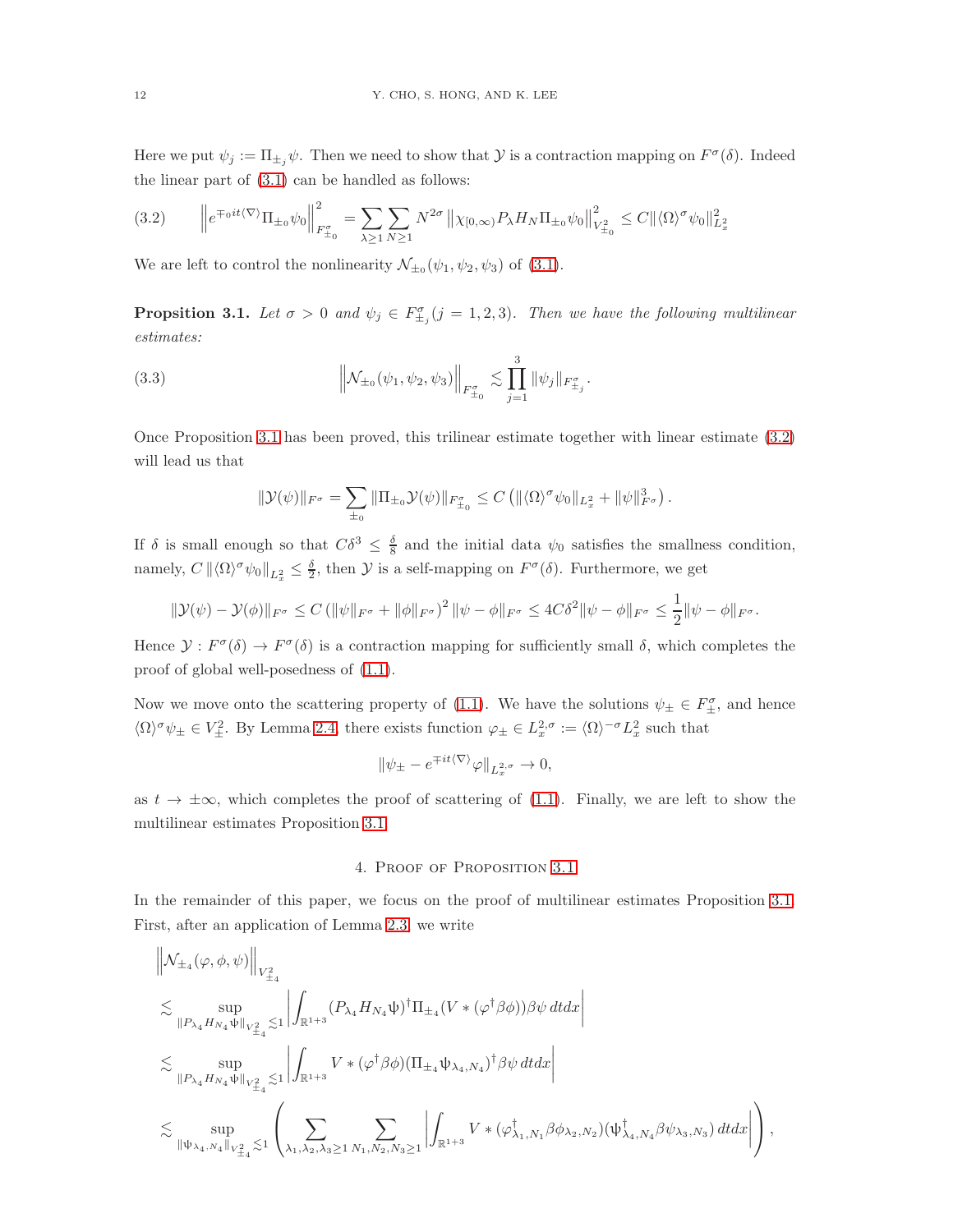where we put  $\psi_{\lambda,N} = \Pi_{\pm}P_{\lambda}H_{N}\psi$ . From now on, we turn our attention to the following quardrilinear form:

<span id="page-12-0"></span>(4.1) 
$$
\mathcal{I}_{\lambda,N} := \left| \int_{\mathbb{R}^{1+3}} V * (\varphi_{\lambda_1,N_1}^{\dagger} \beta \phi_{\lambda_2,N_2}) (\psi_{\lambda_4,N_4}^{\dagger} \beta \psi_{\lambda_3,N_3}) dt dx \right|.
$$

We first note that if  $\xi_j$  are the spatial Fourier frequencies for the functions in the integrand, by Plancherel's theorem the integral [\(4.1\)](#page-12-0) vanishes unless

$$
-\xi_1 + \xi_2 + \xi_3 - \xi_4 = 0.
$$

If  $\xi_0$  is the output frequency of the bilinear form  $\varphi^{\dagger} \beta \phi$ , then we have

$$
\xi_0 = -\xi_1 + \xi_2 = \xi_4 - \xi_3.
$$

Thus, if the output frequency  $\xi_0$  is localised in an annulus of dyadic radius  $\lambda_0$ , the standard Littlewood-Paley trichotomy must give the following frequency interactions:

$$
\min\{\lambda_0, \lambda_1, \lambda_2\} \lesssim \text{med}\{\lambda_0, \lambda_1, \lambda_2\} \approx \max\{\lambda_0, \lambda_1, \lambda_2\},
$$

$$
\min\{\lambda_0, \lambda_3, \lambda_4\} \lesssim \text{med}\{\lambda_0, \lambda_3, \lambda_4\} \approx \max\{\lambda_0, \lambda_3, \lambda_4\}.
$$

In view of Lemma [2.1,](#page-7-2) we also have the similar relation for the angular frequencies  $N_j$ , j =  $0, 1, \cdots, 4$ :

(4.3) 
$$
\min\{N_0, N_1, N_2\} \lesssim \text{med}\{N_0, N_1, N_2\} \approx \max\{N_0, N_1, N_2\},
$$

$$
\min\{N_0, N_3, N_4\} \lesssim \text{med}\{N_0, N_3, N_4\} \approx \max\{N_0, N_3, N_4\}.
$$

We also consider the relation between spatial frequency  $\lambda_j$  and modulation d (distance to the cone). For this purpose we are concerned with three cases as follows:

<span id="page-12-2"></span>
$$
d \lesssim \lambda_{\min},
$$

<span id="page-12-3"></span>
$$
\lambda_{\min} \ll d \ll \lambda_{\max},
$$

<span id="page-12-1"></span>
$$
\lambda_{\max} \lesssim d.
$$

The third case [\(4.6\)](#page-12-1) is rather easier than other cases. Indeed, it suffices to consider one of spinor fields has higher modulation  $\gtrsim \lambda_{\text{max}}$ . We may assume that  $\varphi_{\lambda_1,N_1}$  has the highest modulation and write  $\varphi_{\lambda_1,N_1} = C_{\geq d}^{\pm 1} \varphi_{\lambda_1,N_1}$ . Then we consider the following quartilinear expression.

$$
\mathcal{I}_{\lambda,N}\lesssim \left|\int_{\mathbb{R}^{1+3}}V\ast\Big(\left[C^{\pm_1}_{\ge d}\varphi_{\lambda_1,N_1}\right]^\dagger\beta\phi_{\lambda_2,N_2}\Big)(\psi^\dagger_{\lambda_4,N_4}\beta\psi_{\lambda_3,N_3})\,dtdx\right|.
$$

We first use Hölder's inequality.

$$
\mathcal{I}_{\lambda,N} \lesssim \langle \lambda_0 \rangle^{-2} \left\| P_{\lambda_0} \left[ \left( C^{\pm_1}_{\geq d} \varphi_{\lambda_1,N_1} \right)^{\dagger} \beta \phi_{\lambda_2,N_2} \right] \right\|_{L^2_t L^{1+\epsilon}_x} \left\| P_{\lambda_0} \left( \psi^\dagger_{\lambda_4,N_4} \beta \psi_{\lambda_3,N_3} \right) \right\|_{L^2_t L^{\frac{1+\epsilon}{\epsilon}}_x}.
$$

Then by the use of Hölder's inequality for  $L_t^2 L_x^{1+\epsilon}$  norm and Bernstein's inequality for  $L_t^2 L_x^{\frac{1+\epsilon}{\epsilon}}$ , we see that

$$
\mathcal{I}_{\lambda,N} \lesssim \lambda_0^{-2} \|C^{\pm_1}_{\geq d} \varphi_{\lambda_1,N_1}\|_{L^2_{t,x}} \|\phi_{\lambda_2,N_2}\|_{L^\infty_t L^{\frac{2(1+\epsilon)}{1-\epsilon}}_x} \lambda_0^{\frac{3}{2}\frac{1-\epsilon}{1+\epsilon}} \|P_{\lambda_0}(\psi^\dagger_{\lambda_4,N_4} \beta \psi_{\lambda_3,N_3})\|_{L^2_{t,x}}.
$$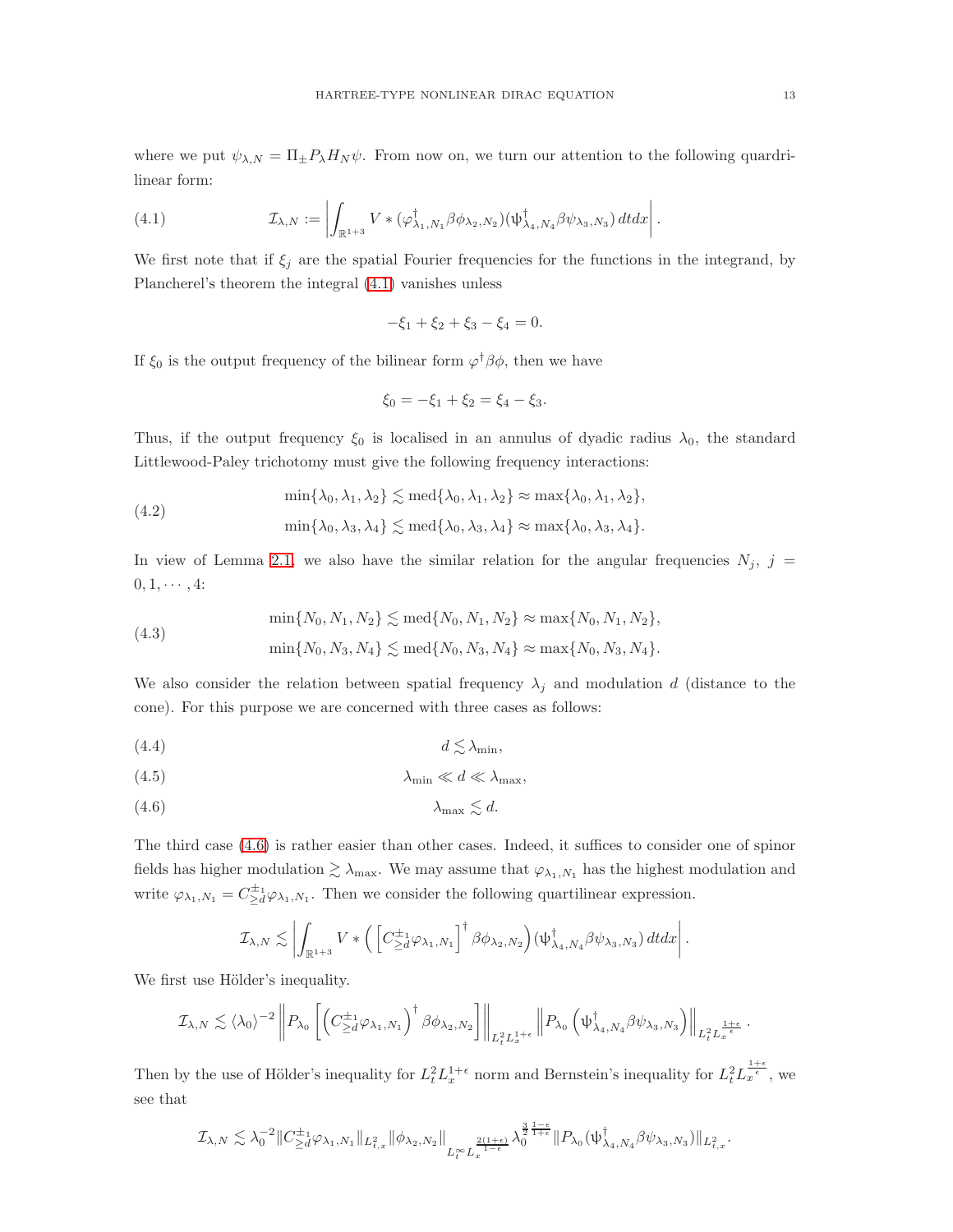We use boundedness in high-modulation regime [\(2.5\)](#page-7-1) for  $C_{\geq d}^{\pm_1}\varphi_{\lambda_1,N_1}$  to gain  $d^{-\frac{1}{2}}$ . We also use Bernstein's inequality for  $\phi_{\lambda_2, N_2}$  and then apply usual energy estimate. For the  $L^2_{t,x}$ -bilinear estimates, we refer to Corollary 3.8 of [\[27\]](#page-23-1), which yields

$$
||P_{\lambda_0}(\psi_{\lambda_4}^{\dagger}\beta\psi_{\lambda_3})||_{L^2_{t,x}} \lesssim \lambda_0 ||\psi_{\lambda_3}||_{V^2_{\pm_3}} ||\psi_{\lambda_4}||_{V^2_{\pm_4}}.
$$

Hence we obtain

$$
\sum_{d\gtrsim\lambda_{\max}}\mathcal{I}_{\lambda,N}\lesssim \left(\frac{\lambda_0}{\lambda_{\max}}\right)^{\frac{1}{2}-\frac{3\epsilon}{1+\epsilon}}\|\varphi_{\lambda_1,N_1}\|_{V^2_{\pm_1}}\|\phi_{\lambda_2,N_2}\|_{V^2_{\pm_2}}\|\psi_{\lambda_3,N_3}\|_{V^2_{\pm_3}}\|\psi_{\lambda_4,N_4}\|_{V^2_{\pm_4}}.
$$

Then usual square summation with respect to  $\lambda_j$  and  $N_j$  gives the required estimate as Proposition [3.1.](#page-11-0)

Consequently, we are left to consider the cases [\(4.4\)](#page-12-2), [\(4.5\)](#page-12-3). We use Hölder's inequality for  $\mathcal{I}_{\lambda,N}$  to obtain

$$
\mathcal{I}_{\lambda,N}\lesssim \sum_{\lambda_0,N_0\geq 1}\|\langle\nabla\rangle^{-2}P_{\lambda_0}H_{N_0}(\varphi^\dagger_{\lambda_1,N_1}\beta\phi_{\lambda_2,N_2})\|_{L^2_{t,x}}\|P_{\lambda_0}H_{N_0}(\psi^\dagger_{\lambda_4,N_4}\beta\psi_{\lambda_3,N_3})\|_{L^2_{t,x}},
$$

where  $\langle \nabla \rangle$  is the Fourier multiplier, whose symbol is given by  $\langle \xi \rangle$ . In the region  $d \ll \lambda_{\text{max}}$ , we have the following frequency-localised  $L^2$ -bilinear estimates.

<span id="page-13-0"></span>**Propsition 4.1.** *Let*  $\epsilon > 0$ *. For some*  $\delta > 0$ *, we have the following estimates:* 

$$
(4.7) \qquad \|P_{\lambda_0} H_{N_0}(\varphi_{\lambda_1,N_1}^{\dagger} \beta \phi_{\lambda_2,N_2})\|_{L^2_{t,x}} \lesssim \lambda_0 \left(\frac{\lambda_{\min}}{\lambda_{\max}}\right)^{\delta} (N_{\min})^{\epsilon} \|\varphi_{\lambda_1,N_1}\|_{V^2_{\pm_1}} \|\phi_{\lambda_2,N_2}\|_{V^2_{\pm_2}},
$$

*where*  $\lambda_{\min}$  *and*  $\lambda_{\max}$  *are the minimum and maximum of*  $\{\lambda_0, \lambda_1, \lambda_2\}$ *, respectively and*  $N_{\min}$  =  $\min\{N_0, N_1, N_2\}.$ 

4.1. **Proof of Proposition [3.1.](#page-11-0)** We first prove Theorem [3.1](#page-11-0) restricted to the region  $d \ll \lambda_{\text{max}}$ . Then we write

$$
\label{eq:3.10} \begin{split} &\left\|\mathcal{N}_{\pm_{4}}(\varphi,\phi,\psi)\right\|_{F_{\pm_{4}}^{ \sigma }}^{2}\\ &=\sum_{\lambda_{4}\geq1}\sum_{N_{4}\geq1}\left(N_{4}\right)^{2\sigma}\left\|P_{\lambda_{4}}H_{N_{4}}\mathfrak{I}^{\pm_{4}}[\Pi_{\pm_{4}}(V*(\varphi^{\dagger}\beta\phi))\beta\psi]\right\|_{V_{\pm_{4}}^{ 2}}^{2}\\ &\lesssim\sum_{\lambda_{4},N_{4}}N_{4}^{2\sigma}\sup_{\left\|\psi_{\lambda_{4},N_{4}}\right\|_{V_{\pm_{4}}^{ 2}}\lesssim1}\left(\sum_{\lambda_{j},N_{j}}\left|\int_{\mathbb{R}^{1+3}}V*(\varphi^{\dagger}_{\lambda_{1},N_{1}}\beta\phi_{\lambda_{2},N_{2}})(\psi^{\dagger}_{\lambda_{4},N_{4}}\beta\psi_{\lambda_{3},N_{3}})\,dtdx\right|\right)^{2}\\ &\lesssim\sum_{\lambda_{4},N_{4}}N_{4}^{2\sigma}\left(\sum_{\lambda_{j},N_{j}}\left(\frac{\lambda_{\min}\lambda'_{\min}}{\lambda_{\max}^{1-2\alpha}\lambda_{\max}^{3\alpha}}\right)^{\delta}\left(N_{\min}N'_{\min}\right)^{\epsilon}\|\varphi_{\lambda_{1},N_{1}}\|_{V_{\pm_{1}}^{ 2}}\|\phi_{\lambda_{2},N_{2}}\|_{V_{\pm_{2}}^{ 2}}\|\psi_{\lambda_{3},N_{3}}\|_{V_{\pm_{3}}^{ 2}}\right)^{2}\\ &=:I(\varphi,\phi,\psi), \end{split}
$$

where we used Hölder's inequality and Proposition [4.1.](#page-13-0) Here  $\lambda_{\min}, \lambda'_{\min}$  are the first and second lowest terms of  $\lambda_1, \lambda_2, \lambda_3, \lambda_4$  and  $N_{\min}, N'_{\min}$  are defined in the similar way. Note that the factor  $\left(\frac{\lambda_{\min}\lambda'_{\min}}{\lambda_{\max}^{124}\lambda_{\max}^{34}}\right)^{\delta}$  plays a role as kernel in the square summation with respect to the  $\lambda_j$ . By Young's convolution inequality for  $\ell^p$  spaces we obtain the desired estimates as Proposition [3.1.](#page-11-0) We omit the details. See also Remark 1 of [\[25\]](#page-23-0).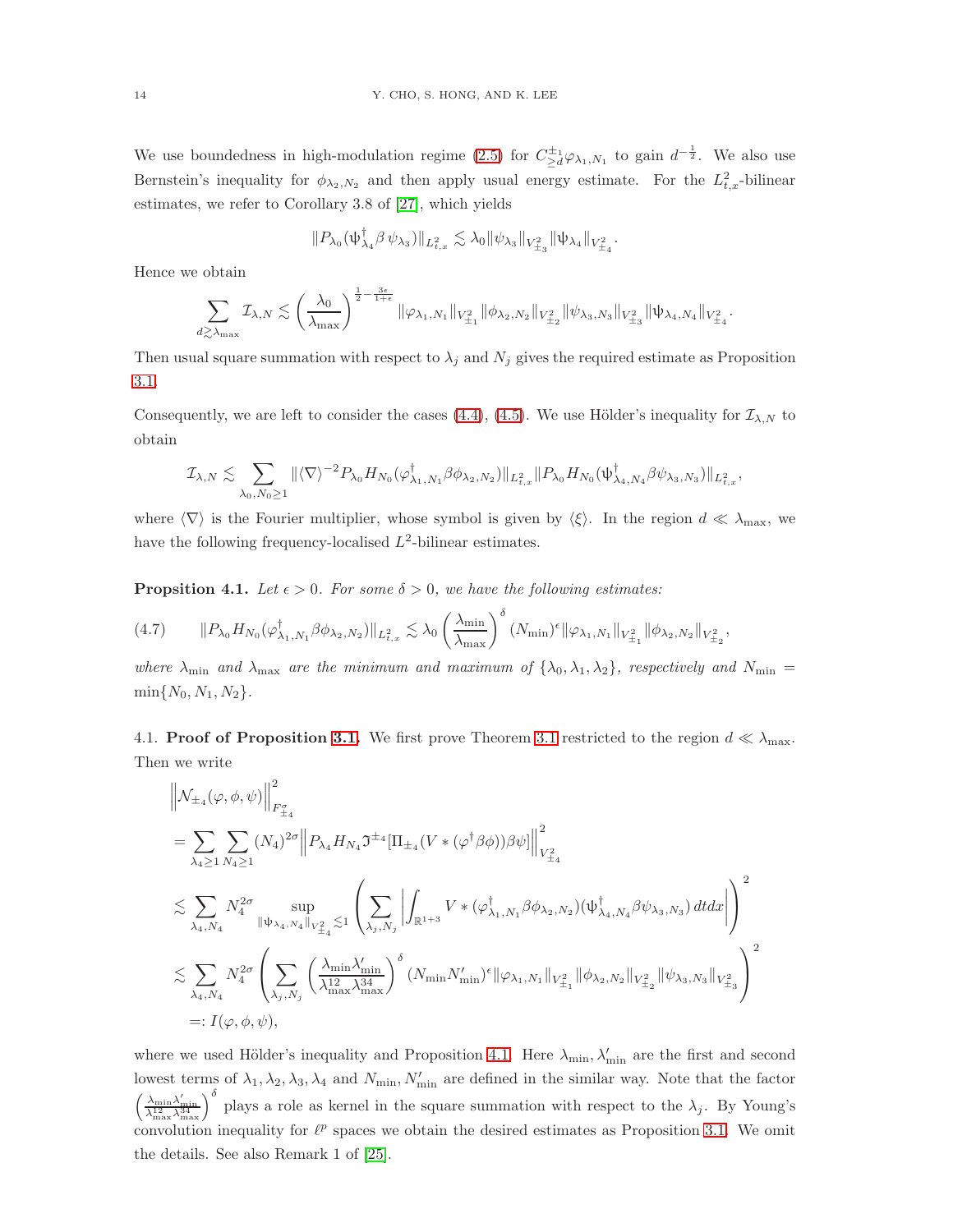### 5. Bilinear estimates: Proof of Proposition [4.1](#page-13-0)

In this section, we prove various frequency-localised bilinear estimates, which implies Proposition [4.1](#page-13-0) when the modulation is bounded above by the highest frequency.

5.1. High frequency - Low modulation. First, we are concerned with low-modulation regime. The following bilinear estimates imply Proposition [4.1](#page-13-0) when the modulation is less than the lowest frequency.

**Theorem 5.1.** *Let*  $\sigma > 0$ *. For arbitrarily small*  $\epsilon > 0$ *, we have* 

<span id="page-14-0"></span>
$$
(5.1) \t\t\t ||P_{\lambda_0}H_{N_0}(\varphi^{\dagger}_{\lambda_1,N_1}\beta \phi_{\lambda_2,N_2})||_{L^2_{t,x}} \lesssim \lambda_0 \left(\frac{\lambda_0}{\lambda_1}\right)^{\frac{1}{2}-\epsilon} (N_{\min}^{12})^{\sigma} ||\varphi_{\lambda_1,N_1}||_{V^2_{\pm_1}} ||\phi_{\lambda_2,N_2}||_{V^2_{\pm_2}},
$$

*and slightly bigger bound as*

<span id="page-14-1"></span>
$$
(5.2) \qquad \|P_{\lambda_0} H_{N_0}(\varphi_{\lambda_1,N_1}^{\dagger} \beta \phi_{\lambda_2,N_2})\|_{L^2_{t,x}} \lesssim \lambda_0 \left(\frac{\lambda_0}{\lambda_1}\right)^{\frac{1}{2}-2\epsilon} (N_0)^{\sigma} \|\varphi_{\lambda_1,N_1}\|_{V^2_{\pm_1}} \|\phi_{\lambda_2,N_2}\|_{V^2_{\pm_2}},
$$

where  $N_{\min}^{12}$  is the minimum of  $N_1$  and  $N_2$ . In the region  $\lambda_{\min}^{12} \ll \lambda_{\max}^{12}$ , we have

<span id="page-14-2"></span>
$$
(5.3) \qquad \|P_{\lambda_0} H_{N_0}(\varphi_{\lambda_1, N_1}^{\dagger} \beta \phi_{\lambda_2, N_2})\|_{L^2_{t,x}} \lesssim (\lambda_{\min}^{12})^{\frac{3}{4}-\epsilon} (\lambda_{\max}^{12})^{\frac{1}{4}+\epsilon} (N_{\min})^{\sigma} \|\varphi_{\lambda_1, N_1}\|_{V^2_{\pm_1}} \|\phi_{\lambda_2, N_2}\|_{V^2_{\pm_2}}.
$$

First we decompose the modulation as follows:

$$
P_{\lambda_0} H_{N_0}(\varphi^{\dagger}_{\lambda_1, N_1} \beta \phi_{\lambda_2, N_2}) = \sum_{d \in 2^{\mathbb{Z}}} \left( C_d P_{\lambda_0} H_{N_0} (C_{\leq d}^{\pm_1} \varphi_{\lambda_1, N_1})^{\dagger} \beta (C_{\leq d}^{\pm_2} \phi_{\lambda_2, N_2}) \right. \\
\left. + C_{\n
$$
=: \sum_{d \in 2^{\mathbb{Z}}} \mathcal{A}_0 + \mathcal{A}_1 + \mathcal{A}_2.
$$
$$

We consider the case  $\lambda_0 \ll \lambda_1 \approx \lambda_2$  with  $d \lesssim \lambda_0$ . By Lemma [2.10,](#page-10-2) we must have  $\pm_1 = \pm_2$ . We also note that the range of the modulation d is restricted to the region  $\lambda_0^{-1} \lesssim d \lesssim \lambda_0$ . We begin with the  $A_0$  term. We use the almost orthogonal decomposition by angular sectors and cubes as follows:

$$
\|\mathcal{A}_0\|_{L^2_{t,x}} \lesssim \sum_{\substack{\kappa,\kappa' \in \mathcal{C}_\theta\\|\kappa - \kappa'| \lesssim \theta}}\sum_{\substack{q,q' \in \mathcal{Q}_{\lambda_0}\\|q-q'|\lesssim \lambda_0}}\Big\|C_dP_{\lambda_0}H_{N_0}(C^{\pm_1}_{\le d}R_{\kappa}P_q\varphi_{\lambda_1,N_1})^{\dagger}\beta(C^{\pm_2}_{\le d}R_{\kappa'}P_{q'}\phi_{\lambda_2,N_2})\Big\|_{L^2_{t,x}},
$$

where  $\theta = \left(\frac{d\lambda_0}{\lambda_1 \lambda_2}\right)$  $\int_{0}^{\frac{1}{2}}$ . As we have seen [\(2.9\)](#page-8-0), to exploit the null structure, we write  $\left(C^{\pm 1}_{\leq d}R_{\kappa}P_q\varphi_{\lambda_1,N_1}\right)^{\dagger}\beta\left(C^{\pm 2}_{\leq d}R_{\kappa'}P_{q'}\phi_{\lambda_2,N_2}\right)$  $=\Big[C^{\pm_1}_{\le d}\Big(\Pi_{\pm_1}-\Pi_{\pm_1}(\lambda_1\omega_\kappa)\Big)R_\kappa P_q\varphi_{\lambda_1,N_1}\Big]^\dagger\,\beta(C^{\pm_2}_{\le d}R_{\kappa'}P_{q'}\phi_{\lambda_2,N_2})$  $+\left(C^{\pm_1}_{\leq d}R_{\kappa}P_q\varphi_{\lambda_1,N_1}\right)^{\dagger}\beta \left[C^{\pm_2}_{\leq d}\Big(\Pi_{\pm_2}-\Pi_{\pm_2}(\lambda_2\omega_{\kappa'})\Big)R_{\kappa'}P_{q'}\phi_{\lambda_2,N_2}\right]$  $+ (C_{\leq d}^{\pm_1} R_{\kappa} P_q \varphi_{\lambda_1, N_1})^{\dagger} \Pi_{\pm_1} (\lambda_1 \omega_{\kappa}) \beta \Pi_{\pm_2} (\lambda_2 \omega_{\kappa'}) (C_{\leq d}^{\pm_2} R_{\kappa'} P_{q'} \phi_{\lambda_2, N_2}).$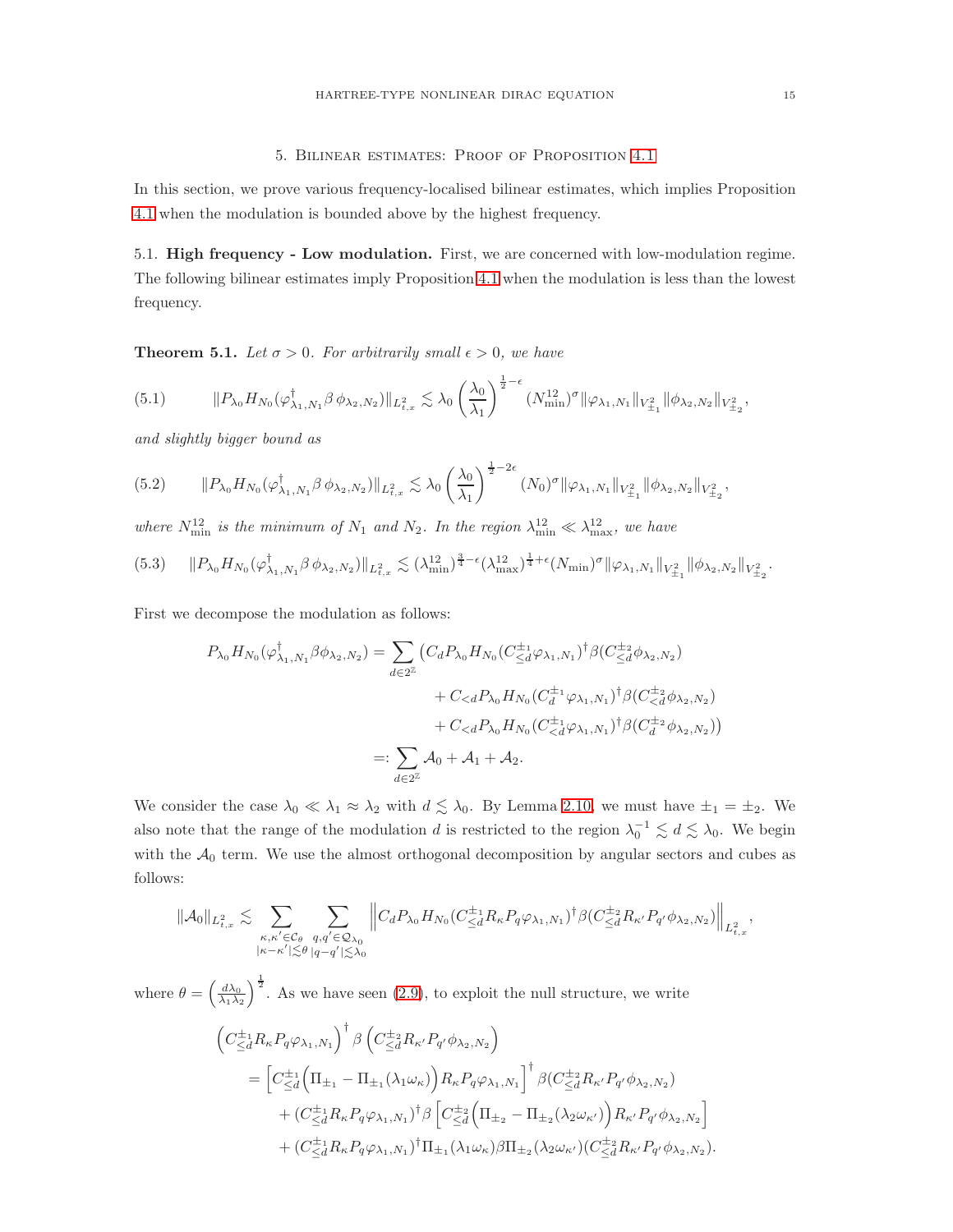Thus by Lemma [2.5,](#page-8-3) [\(2.10\)](#page-8-4) and Hölder's inequality, we gain the angle  $\theta$  and then apply in order angular concentration estimates Lemma [2.9](#page-9-1) on the lowest angular frequency term and squaresummation-version of  $L^4$ -Strichartz estimates  $(2.11)$ .

$$
\begin{split} \|\mathcal{A}_0\|_{L^2_{t,x}} &\lesssim \sum_{\kappa,\kappa'\in\mathcal{C}_\theta} \sum_{q,q'\in\mathcal{Q}_{\lambda_0}} \theta \|C^{\pm_1}_{\leq d}R_\kappa P_q\varphi_{\lambda_1,N_1}\|_{L^4_{t,x}} \|C^{\pm_2}_{\leq d}R_{\kappa'} P_{q'}\phi_{\lambda_2,N_2}\|_{L^4_{t,x}} \\ &\lesssim \theta^{1-\epsilon}\left(\frac{\lambda_0}{\lambda_1}\right)^{-\epsilon}(\lambda_0\lambda_1)^{\frac{1}{2}}(\theta N^{12}_{\min})^\sigma \|\varphi_{\lambda_1,N_1}\|_{V^2_{\pm_1}} \|\phi_{\lambda_2,N_2}\|_{V^2_{\pm_2}} \\ &\lesssim \theta^{\sigma-\epsilon}\left(\frac{\lambda_0}{\lambda_1}\right)^{\frac{1}{2}-\epsilon} (d\lambda_0)^{\frac{1}{2}}(N^{12}_{\min})^\sigma \|\varphi_{\lambda_1,N_1}\|_{V^2_{\pm_1}} \|\phi_{\lambda_2,N_2}\|_{V^2_{\pm_2}}. \end{split}
$$

We put  $\sigma > \epsilon$ . (Since  $\epsilon > 0$  by Lemma [2.7](#page-9-0) can be chosen arbitrarily small,  $\sigma > \epsilon$  obviously implies  $\sigma > 0$ .) Note that  $\mathcal{A}_1$  and  $\mathcal{A}_2$  can be treated in the identical manner. The summation with respect to  $d \lesssim \lambda_0$  gives [\(5.1\)](#page-14-0).

On the other hand, in order to get [\(5.2\)](#page-14-1) we use  $L^2$ -duality. Since  $\pm_1 = \pm_2$ ,  $\lambda_0 \leq \lambda_1 \approx \lambda_2$ , and  $\xi_0 = -\xi_1 + \xi_2$ , Lemma [2.10](#page-10-2) leads us that

$$
\lambda_0 \gtrsim d \gtrsim \mathcal{M}_{\pm_1,\pm_2}(\xi_1,\xi_2) \gtrsim \max\left(\frac{|\xi_0||\xi_1|}{\langle \xi_1 \rangle + \langle \xi_2 \rangle} \angle(\xi_0,-\xi_1)^2,\frac{|\xi_0||\xi_2|}{\langle \xi_1 \rangle + \langle \xi_2 \rangle} \angle(\xi_0,\xi_2)^2\right) \gtrsim \lambda_0.
$$

where  $\xi_j$ 's are frequencies of  $\psi_j$ . Then we get

$$
\|\mathcal{A}_0\|_{L^2_{t,x}} \lesssim \sup_{\left\|\psi\right\|_{L^2_{t,x}} \lesssim 1} \sum_{\kappa_0 \in \mathcal{C}_{\theta^*} \atop{\left|\kappa_0 \pm_2 \kappa_2\right| \lesssim \theta^*}} \sum_{\kappa_1,\kappa_2 \in \mathcal{C}_{\theta}} \sum_{\substack{q,q' \in \mathcal{Q}_{\lambda_0} \\ q-q' \mid \lesssim \lambda_0}} \left| \mathbf{I}_1 \right|,
$$

where  $\theta = \left(\frac{d\lambda_0}{\lambda_1 \lambda_2}\right)$  $\int^{\frac{1}{2}},\,\theta^*=\left(\frac{d}{\lambda_0}\right)$  $\int^{\frac{1}{2}}$ , and  $\mathbf{I}_1 := \int R_{\kappa_0} C_d \psi_{\lambda_0, N_0} (R_{\kappa_1} P_q C_{\leq d}^{\pm_1} \varphi_{\lambda_1, N_1})^{\dagger} \beta (R_{\kappa_2} P_{q'} C_{\leq d}^{\pm_2} \phi_{\lambda_2, N_2}) dt dx.$ 

Then as previous argument, we exploit null structure, Hölder's inequality and use angular concentration estimates on the  $\psi_{\lambda_0, N_0}$  term and  $L^4$ -Strichartz estimates to obtain

$$
\|\mathcal{A}_0\|_{L^2_{t,x}} \lesssim \theta^{1-\epsilon}(\theta^*)^\sigma \left(\frac{\lambda_0}{\lambda_1}\right)^{-\epsilon} (\lambda_0\lambda_1)^{\frac{1}{2}} N_0^\sigma \|\varphi_{\lambda_1,N_1}\|_{V^2_{\pm_1}} \|\phi_{\lambda_2,N_2}\|_{V^2_{\pm_2}}.
$$

As  $(5.1)$ , the identical argument is applied to treat  $\mathcal{A}_1, \mathcal{A}_2$  and hence the summation with respect to the  $d \lesssim \lambda_0$  gives [\(5.2\)](#page-14-1).

In the Low×High interaction, by symmetry, it suffices to deal with  $\lambda_1 \ll \lambda_2 \approx \lambda_0$  with  $d \lesssim \lambda_1$ . As the previous estimate, we have  $\lambda_1^{-1} \leq d \leq \lambda_1$ . In the Low×High interaction regime, the output frequency  $\lambda_0$  is high, i.e.,  $\lambda_0 \approx \lambda_{\text{max}}$ . To exploit the almost orthogonality by smaller cubes, we make use of  $L^2$ -duality as follows:

$$
\begin{aligned} \|\mathcal{A}_0\|_{L^2_{t,x}} &= \sup_{\|\psi\|_{L^2_{t,x}} \lesssim 1} \left| \int C_d \psi_{\lambda_0,N_0} (C^{\pm_1}_{\le d} \varphi_{\lambda_1,N_1})^{\dagger} \beta(C^{\pm_2}_{\le d} \phi_{\lambda_2,N_2}) \, dtdx \right| \\ &\lesssim \sup_{\|\psi\|_{L^2_{t,x}} \lesssim 1} \sum_{\substack{q',q'' \in \mathcal{Q}_{\lambda_1} \\ |q'-q''| \lesssim \lambda_1}} \sum_{\substack{\kappa_0,\kappa_1,\kappa_2 \in \mathcal{C}_{\theta^*} \\ |\kappa_0 \pm_2 \kappa_2|, |\kappa_0 \pm_2 \kappa_2| \lesssim \theta^*}} |\mathrm{I}_2| \, , \end{aligned}
$$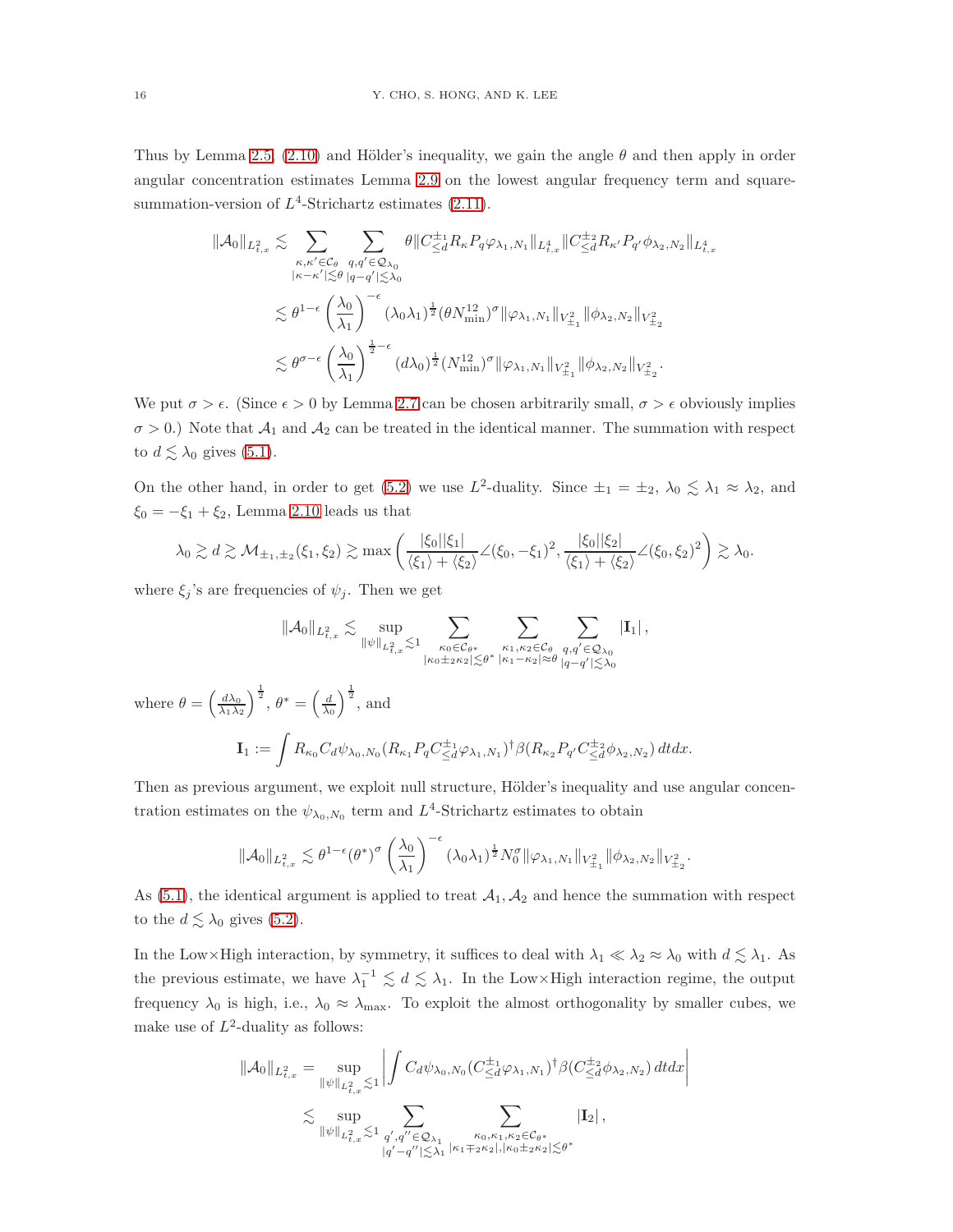where 
$$
\theta^* = \left(\frac{d}{\lambda_0}\right)^{\frac{1}{2}}
$$
 and  
\n
$$
\mathbf{I}_2 := \int C_d P_{q''} R_{\kappa_0} \psi_{\lambda_0, N_0} (C_{\leq d}^{\pm_1} R_{\kappa_1} \varphi_{\lambda_1, N_1})^{\dagger} \beta (C_{\leq d}^{\pm_2} P_{q'} R_{\kappa_2} \phi_{\lambda_2, N_2}) dt dx.
$$

Now the remainder step is very similar as the proof of  $(5.2)$ . Indeed, we apply in order Hölder's inequality and Lemma [2.9](#page-9-1) and then square-sum estimates [\(2.11\)](#page-9-2).

$$
\begin{split} \|\mathcal{A}_0\|_{L^2_{t,x}} \lesssim & \sup_{\|\psi\|_{L^2_{t,x}} \lesssim 1} \sum_{q',q'' \in \mathcal{Q}_{\lambda_1}} \sum_{\kappa_0,\kappa_1,\kappa_2 \in \mathcal{C}_{\theta^*}} \theta^* \|C_d P_{q''} R_{\kappa_0} \psi_{\lambda_0,N_0}\|_{L^2_{t,x}} \\ & \qquad \qquad \times \|C_{\leq d}^{\pm 1} R_{\kappa_1} \varphi_{\lambda_1,N_1}\|_{L^4_{t,x}} \|C_{\leq d}^{\pm 2} P_{q'} R_{\kappa_2} \phi_{\lambda_2,N_2}\|_{L^4_{t,x}} \\ & \qquad \qquad \times \|C_{\leq d}^{\pm 1} R_{\kappa_1} \varphi_{\lambda_1,N_1}\|_{L^4_{t,x}} \|C_{\leq d}^{\pm 2} P_{q'} R_{\kappa_2} \phi_{\lambda_2,N_2}\|_{L^4_{t,x}} \\ & \qquad \lesssim (\theta^*)^{1-\epsilon} \left(\theta^* N_{\min}\right)^{\sigma} \left(\frac{\lambda_1}{\lambda_2}\right)^{-\epsilon} (\lambda_1\lambda_2)^{\frac{1}{4}} \lambda_1^{\frac{1}{2}} \|\varphi_{\lambda_1,N_1}\|_{V^2_{\pm_1}} \|\phi_{\lambda_2,N_2}\|_{V^2_{\pm_2}} \\ & \qquad \lesssim (\theta^*)^{\sigma-\epsilon} \, d^{\frac{1}{2}} \lambda_1^{\frac{1}{4}-\epsilon} \lambda_2^{\frac{1}{4}+\epsilon} (N_{\min})^{\sigma} \|\varphi_{\lambda_1,N_1}\|_{V^2_{\pm_1}} \|\phi_{\lambda_2,N_2}\|_{V^2_{\pm_2}}, \end{split}
$$

Again, we put  $\sigma > \epsilon$ . As the High×High regime, the estimate of the  $\mathcal{A}_1$  and  $\mathcal{A}_2$  terms is followed in the similar way. Moreover, the summation on  $d \lesssim \lambda_1$  gives [\(5.3\)](#page-14-2). This completes the proof of Proposition [4.1](#page-13-0) in low-modulation regime.

5.2. High modulation - Low frequency I. The aim of this section is to prove Proposition [4.1](#page-13-0) in the regime:  $\lambda_{\min} \ll d \ll \lambda_{\max}$ . It suffices to show the following bilinear estimates:

**Theorem 5.2.** For any  $\epsilon > 0$ , we have

<span id="page-16-1"></span>
$$
(5.4) \t\t\t ||P_{\lambda_0}H_{N_0}(\varphi^{\dagger}_{\lambda_1,N_1}\beta \phi_{\lambda_2,N_2})||_{L^2_{t,x}} \lesssim \lambda_0 \left(\frac{\lambda_0}{\lambda_1}\right)^{\frac{1}{4}-\epsilon} ||\varphi_{\lambda_1,N_1}||_{V^2_{\pm_1}} ||\phi_{\lambda_2,N_2}||_{V^2_{\pm_2}}
$$

*in the High*×*High interaction, and*

$$
(5.5) \qquad \| P_{\lambda_0} H_{N_0} (\varphi^{\dagger}_{\lambda_1, N_1} \beta \, \phi_{\lambda_2, N_2}) \|_{L^2_{t,x}} \lesssim (\lambda_{\min})^{\frac{3}{4} - \epsilon} (\lambda_{\max})^{\frac{1}{4} + \epsilon} \| \varphi_{\lambda_1, N_1} \|_{V^2_{\pm_1}} \| \phi_{\lambda_2, N_2} \|_{V^2_{\pm_2}}
$$

*in the Low*×*High interaction.*

We start with the High×High interaction. For  $\lambda_0 \ll d \ll \lambda_1$ , since  $\mathcal{M}_{\pm_1,\pm_2} \lesssim d \ll \lambda_1$ , we have  $\pm_1 = \pm_2$  and  $\mathcal{M}_{\pm_1,\pm_2} \lesssim \lambda_0$ . Thus the angle between the support of  $\hat{\varphi}$  and  $\hat{\phi}$  is less than  $(\frac{\lambda_0}{\lambda_1})^{\frac{1}{2}}$ . We first consider the  $A_0$  term. We decompose it into the following:

<span id="page-16-0"></span>
$$
\|A_0\|_{L^2_{t,x}} \lesssim \|C_d P_{\lambda_0} H_{N_0} (C_{\ll d}^{\pm_1} \varphi_{\lambda_1, N_1})^\dagger \beta (C_{\ll d}^{\pm_2} \phi_{\lambda_2, N_2}) \|_{L^2_{t,x}} + \|C_d P_{\lambda_0} H_{N_0} (C_{\ll d}^{\pm_1} \varphi_{\lambda_1, N_1})^\dagger \beta (C_{\approx d}^{\pm_2} \phi_{\lambda_2, N_2}) \|_{L^2_{t,x}} =: A_{0,1} + A_{0,2}.
$$

We use the L<sup>2</sup>-duality and null-form-type bound to gain  $\left(\frac{\lambda_0}{\lambda_1}\right)$  $\int_{0}^{\frac{1}{2}}$ . Then the almost orthogonal decomposition by smaller cubes, Hölder's inequality, Bernstein's inequality for  $\psi_{\lambda_0,N_0}$ , using  $(2.5)$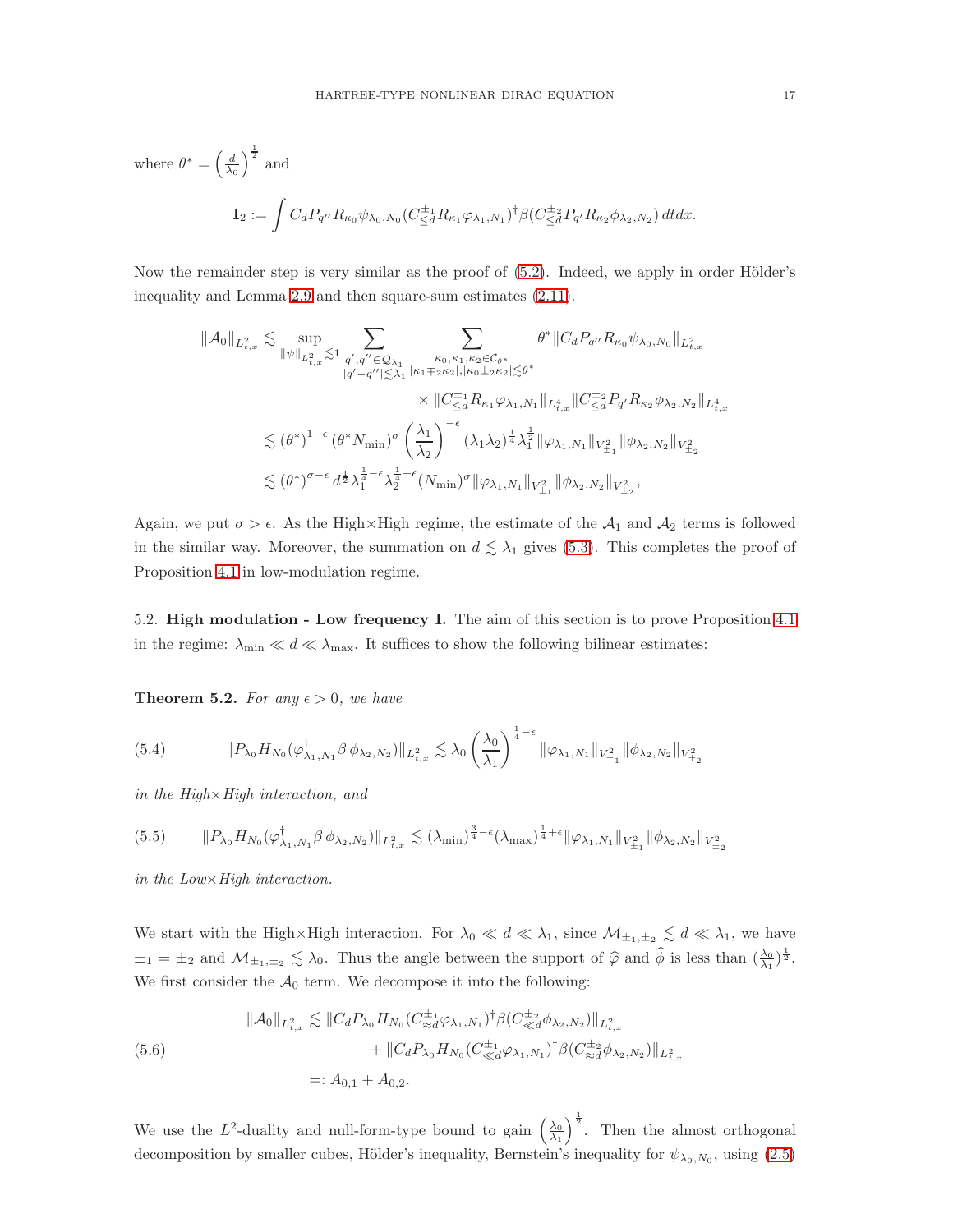for  $\varphi_{\lambda_1,N_1}$  and  $L^4$ -Strichartz estimates [\(2.11\)](#page-9-2) for  $\phi_{\lambda_2,N_2}$  give us the desired estimates as follows.

$$
A_{0,1} \lesssim \sup_{\|\psi\|_{L_{t,x}^{2}} \lesssim 1} \left(\frac{\lambda_{0}}{\lambda_{1}}\right)^{\frac{1}{2}} \left| \int C_{d} \psi_{\lambda_{0},N_{0}} (C_{\approx d}^{\pm_{1}} \varphi_{\lambda_{1},N_{1}})^{\dagger} \beta(C_{\ll d}^{\pm_{2}} \varphi_{\lambda_{2},N_{2}}) dt dx \right|
$$
  
\n
$$
\lesssim \sup_{\|\psi\|_{L_{t,x}^{2}} \lesssim 1} \left(\frac{\lambda_{0}}{\lambda_{1}}\right)^{\frac{1}{2}} \sum_{\substack{q,q' \in \mathcal{Q}_{\lambda_{0}} \\ |q-q'|\lesssim \lambda_{0}}} \left| \int C_{d} \psi_{\lambda_{0},N_{0}} (P_{q} C_{\approx d}^{\pm_{1}} \varphi_{\lambda_{1},N_{1}})^{\dagger} \beta(P_{q'} C_{\ll d}^{\pm_{2}} \varphi_{\lambda_{2},N_{2}}) dt dx \right|
$$
  
\n
$$
\lesssim \sup_{\|\psi\|_{L_{t,x}^{2}} \lesssim 1} \left(\frac{\lambda_{0}}{\lambda_{1}}\right)^{\frac{1}{2}} \sum_{\substack{q,q' \in \mathcal{Q}_{\lambda_{0}} \\ |q-q'|\lesssim \lambda_{0}}} \|C_{d} \psi_{\lambda_{0},N_{0}}\|_{L_{t,x}^{4}} \|P_{q} C_{\approx d}^{\pm_{1}} \varphi_{\lambda_{1},N_{1}}\|_{L_{t,x}^{2}} \|P_{q'} C_{\ll d}^{\pm_{2}} \varphi_{\lambda_{2},N_{2}}\|_{L_{t,x}^{4}}
$$
  
\n
$$
\lesssim \left(\frac{\lambda_{0}}{\lambda_{1}}\right)^{\frac{3}{4}-\epsilon} \lambda_{0}^{\frac{3}{4}} d^{\frac{1}{4}} d^{-\frac{1}{2}} \lambda_{2}^{\frac{1}{2}} \|\varphi_{\lambda_{1},N_{1}}\|_{V_{\pm_{1}}^{2}} \|\phi_{\lambda_{2},N_{2}}\|_{V_{\pm_{2}}^{2}}
$$
  
\n
$$
\lesssim \lambda_{0} \left(\frac{\lambda_{0}}{d}\right)^{\frac{1}{4}} \left(\frac{\lambda_{0}}{\lambda_{1}}\right)^{\frac{1}{4}-\epsilon} \|\varphi_{\lambda_{
$$

The  $A_{0,2}$  tern can be also treated similarly. Now we turn our attention to the  $A_1$  term. As [\(5.6\)](#page-16-0) we get the following decomposition:

<span id="page-17-0"></span>
$$
\|A_{1}\|_{L_{t,x}^{2}} \lesssim \|C_{\approx d}P_{\lambda_{0}}H_{N_{0}}(C_{d}^{\pm_{1}}\varphi_{\lambda_{1},N_{1}})^{\dagger}\beta(C_{\ll d}^{\pm_{2}}\phi_{\lambda_{2},N_{2}})\|_{L_{t,x}^{2}} + \|C_{\ll d}P_{\lambda_{0}}H_{N_{0}}(C_{d}^{\pm_{1}}\varphi_{\lambda_{1},N_{1}})^{\dagger}\beta(C_{\approx d}^{\pm_{2}}\phi_{\lambda_{2},N_{2}})\|_{L_{t,x}^{2}} =: A_{1,1} + A_{1,2}.
$$

The term  $A_{1,1}$  is treated in the identical manner as the  $A_0$  term. The estimate of  $A_{1,2}$  is very straightforward. Indeed, we use the null structure to obtain the factor  $\left(\frac{\lambda_0}{\lambda_1}\right)$  $\int_{0}^{\frac{1}{2}}$  and the L<sup>2</sup>-duality. Then simply using Hölder's inequality, Bernstein's inequality for  $\psi_{\lambda_0,N_0}$  and the boundedness in the high-modulation region [\(2.5\)](#page-7-1) for  $\varphi_{\lambda_1, N_1}, \phi_{\lambda_2, N_2}$  give

$$
A_{1,2} \lesssim \left(\frac{\lambda_0}{\lambda_1}\right)^{\frac{1}{2}} \sup_{\|\psi\|_{L^2_{t,x}} \lesssim 1} \|C_{\ll d} \psi_{\lambda_0, N_0}\|_{L^\infty_{t,x}} \|C_d^{\pm_1} \varphi_{\lambda_1, N_1}\|_{L^2_{t,x}} \|C_{\approx d}^{\pm_2} \phi_{\lambda_2, N_2}\|_{L^2_{t,x}} \lesssim \left(\frac{\lambda_0}{\lambda_1}\right)^{\frac{1}{2}} \lambda_0^{\frac{3}{2}} d^{\frac{1}{2}} d^{-1} \|\varphi_{\lambda_1, N_1}\|_{V^2_{\pm_1}} \|\phi_{\lambda_2, N_2}\|_{V^2_{\pm_2}}.
$$

Since we have two high-input frequencies, the estimate of  $A_2$  is exactly same as the  $A_1$  term. We omit the details. Finally, combining the bound of  $A_j$ ,  $j = 0, 1, 2$  and summation by  $\lambda_{\min} \ll d \ll$  $\lambda_{\text{max}}$  gives [\(5.4\)](#page-16-1).

Now we are concerned with the Low×High interaction. By symmetry, it is enough to consider  $\lambda_1 \ll \lambda_0 \approx \lambda_2$  with  $\lambda_1 \ll d \ll \lambda_0$ . The following argument is very similar as the High×High interaction. In fact, we use the decomposition as  $(5.6)$  and  $(5.7)$ . For the Low×High regime, we do not use null structure. Instead, we apply the orthogonal decomposition by cubes  $q', q'' \in \mathcal{Q}_{\lambda_1}$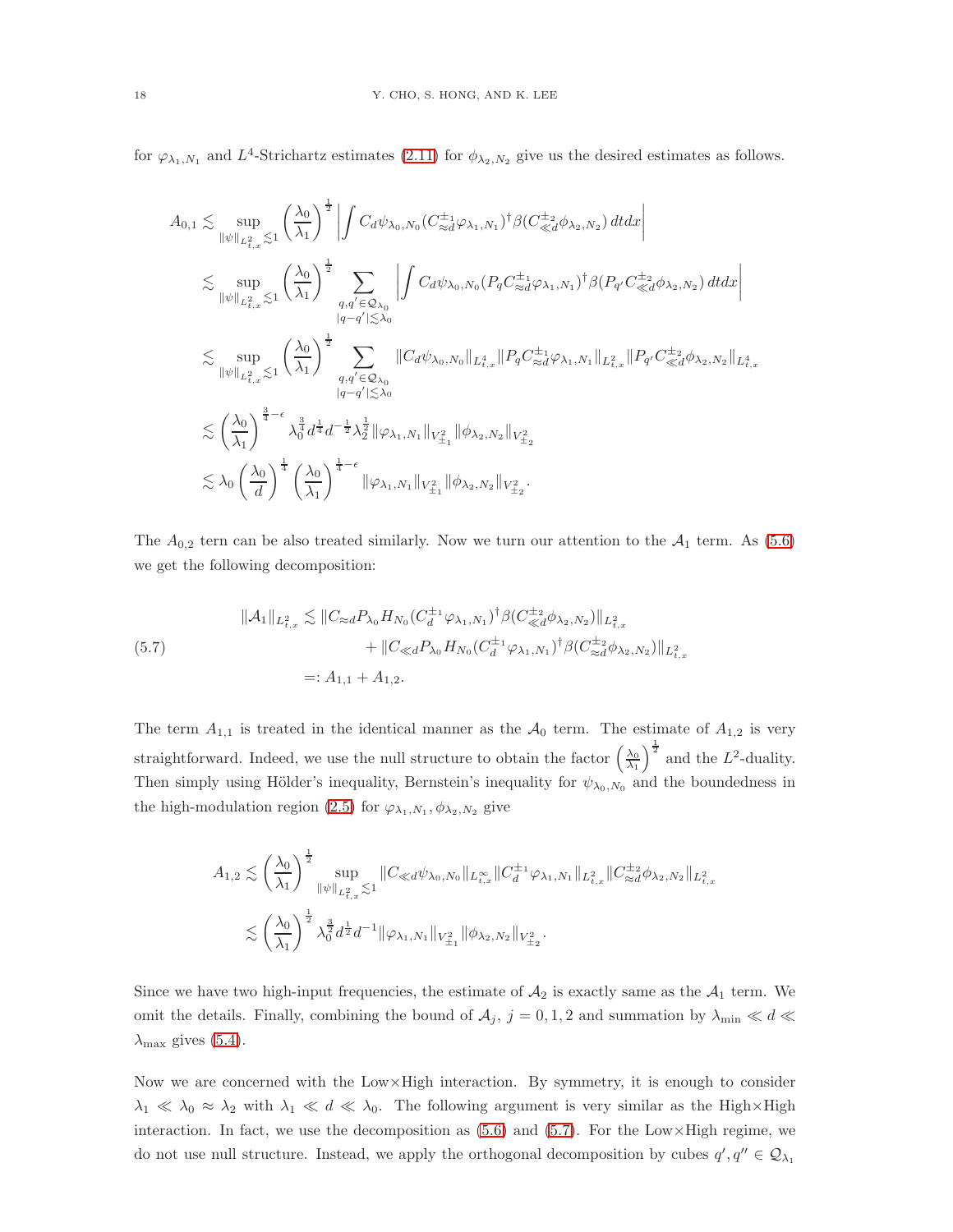to obtain

$$
A_{0,1} \lesssim \sup_{\|\psi\|_{L^2_{t,x}} \lesssim 1} \left| \int C_d \psi_{\lambda_0, N_0} (C^{\pm_1}_{\approx d} \varphi_{\lambda_1, N_1})^{\dagger} \beta (C^{\pm_2}_{\ll d} \phi_{\lambda_2, N_2}) \, dt dx \right|
$$
  

$$
\lesssim \sup_{\|\psi\|_{L^2_{t,x}} \lesssim 1} \sum_{\substack{q',q'' \in \mathcal{Q}_{\lambda_1} \\ |q'-q''| \lesssim \lambda_1}} \left| \int P_{q''} C_d \psi_{\lambda_0, N_0} (C^{\pm_1}_{\approx d} \varphi_{\lambda_1, N_1})^{\dagger} \beta (P_{q'} C^{\pm_2}_{\ll d} \phi_{\lambda_2, N_2}) \, dt dx \right|.
$$

Then Hölder's inequality, Bernstein's inequality for  $\phi_{\lambda_2,N_2}$  to get  $L^4$  norm and square summation by cubes followed by a simple bound for high-modulation [\(2.5\)](#page-7-1) give the required estimates as follows.

$$
\begin{array}{l} A_{0,1} \lesssim \sup_{\left\|\psi\right\|_{L_{t,x}^{2}} \lesssim 1} \sum_{\substack{q',q'' \in \mathcal{Q}_{\lambda_{1}} \\ |q'-q''| \lesssim \lambda_{1}}} \left\|P_{q''}C_{d}\psi_{\lambda_{0},N_{0}}\right\|_{L_{t,x}^{2}} \|C^{\pm_{1}}_{\approx d}\varphi_{\lambda_{1},N_{1}}\|_{L_{t,x}^{2}} \|P_{q'}C^{\pm_{2}}_{\ll d}\phi_{\lambda_{2},N_{2}}\|_{L_{t,x}^{\infty}} \\ \lesssim \sup_{\left\|\psi\right\|_{L_{t,x}^{2}} \lesssim 1} \sum_{\substack{q',q'' \in \mathcal{Q}_{\lambda_{1}} \\ |q'-q''| \lesssim \lambda_{1}}} \left\|P_{q''}C_{d}\psi_{\lambda_{0},N_{0}}\right\|_{L_{t,x}^{2}} \|C^{\pm_{1}}_{\approx d}\varphi_{\lambda_{1},N_{1}}\|_{L_{t,x}^{2}} \lambda_{1}^{\frac{3}{4}} d^{\frac{1}{4}} \|P_{q'}C^{\pm_{2}}_{\ll d}\phi_{\lambda_{2},N_{2}}\|_{L_{t,x}^{4}} \\ \lesssim d^{-\frac{1}{2}} \lambda_{1}^{\frac{3}{4}} d^{\frac{1}{4}} \left(\frac{\lambda_{1}}{\lambda_{2}}\right)^{-\epsilon} (\lambda_{1}\lambda_{2})^{\frac{1}{4}} \|\varphi_{\lambda_{1},N_{1}}\|_{V_{\pm_{1}}^{2}} \|\phi_{\lambda_{2},N_{2}}\|_{V_{\pm_{2}}^{2}}. \end{array}
$$

On the other hand, for  $A_{0,2}$ , the straightforward use of Hölder's inequality, Bernstein's inequality and then [\(2.5\)](#page-7-1) give us

$$
A_{0,2} = ||C_d P_{\lambda_0} H_{N_0} (C_{\ll d}^{\pm_1} \varphi_{\lambda_1, N_1})^\dagger \beta (C_{\approx d}^{\pm_2} \varphi_{\lambda_2, N_2}) ||_{L^2_{t,x}} \n\lesssim ||C_{\ll d}^{\pm_1} \varphi_{\lambda_1, N_1} ||_{L^\infty_{t,x}} || C_{\approx d}^{\pm_2} \varphi_{\lambda_2, N_2} ||_{L^2_{t,x}} \n\lesssim \lambda_1^{\frac{3}{4}} d^{\frac{1}{4}} d^{-\frac{1}{2}} ||\varphi_{\lambda_1, N_1} ||_{L^4_{t,x}} ||\varphi_{\lambda_2, N_2} ||_{V^2_{\pm_2}} \n\lesssim \lambda_1 \left(\frac{\lambda_1}{d}\right)^{\frac{1}{4}} ||\varphi_{\lambda_1, N_1} ||_{V^2_{\pm_1}} ||\varphi_{\lambda_2, N_2} ||_{V^2_{\pm_2}}.
$$

Now we consider  $A_1$ . We use the decomposition [\(5.7\)](#page-17-0). Then the  $A_{1,1}$  can be treated in the similar way as  $A_{0,1}$ . The estimate of  $A_{1,2}$  also follows the routine of the  $A_{0,1}$  term. In fact, after the  $L^2$ -duality we apply the orthogonal decomposition by cubes and Bernstein's inequality and then [\(2.5\)](#page-7-1) as follows.

$$
A_{1,2} \lesssim \|C_{\ll d}P_{\lambda_0, N_0}(C_d^{\pm_1} \varphi_{\lambda_1, N_1})^{\dagger} \beta(C_{\approx d}^{\pm_2} \phi_{\lambda_2, N_2})\|_{L^2_{t,x}} \n\lesssim \sup_{\|\psi\|_{L^2_{t,x}} \lesssim 1} \sum_{\substack{q',q'' \in \mathcal{Q}_{\lambda_1} \\ |q'-q''| \lesssim \lambda_1}} \|P_{q''}C_{\ll d} \psi_{\lambda_0, N_0}\|_{L^\infty_{t,x}} \|C_d^{\pm_1} \varphi_{\lambda_1, N_1}\|_{L^2_{t,x}} \|P_{q'}C_{\approx d}^{\pm_2} \phi_{\lambda_2, N_2}\|_{L^2_{t,x}} \n\lesssim \sup_{\|\psi\|_{L^2_t L^2_x} \lesssim 1} \sum_{\substack{q',q'' \in \mathcal{Q}_{\lambda_1} \\ |q'-q''| \lesssim \lambda_1}} \lambda_1^{\frac{3}{2}} d^{\frac{1}{2}} \|P_{q''}C_{\ll d} \psi_{\lambda_0, N_0}\|_{L^2_{t,x}} d^{-\frac{1}{2}} \|\varphi_{\lambda_1, N_1}\|_{V^2_{\pm_1}} \|P_{q'}C_{\approx d}^{\pm_2} \phi_{\lambda_2, N_2}\|_{L^2_{t,x}} \n\lesssim \lambda_1^{\frac{3}{2}} d^{-\frac{1}{2}} \|\varphi_{\lambda_1, N_1}\|_{V^2_{\pm_1}} \|\phi_{\lambda_2, N_2}\|_{V^2_{\pm_2}}.
$$

The  $A_2$  term can be treated similarly. In fact, we can decompose it into  $A_2 = A_{2,1} + A_{2,2}$  as [\(5.6\)](#page-16-0) and [\(5.7\)](#page-17-0). Then one can deal with  $A_{2,1}$  as  $A_{0,2}$  and  $A_{2,2}$  as  $A_{1,2}$ , respectively. This completes the proof of Proposition [4.1](#page-13-0) in the case:  $\lambda_{\min} \ll d \ll \lambda_{\max}$ .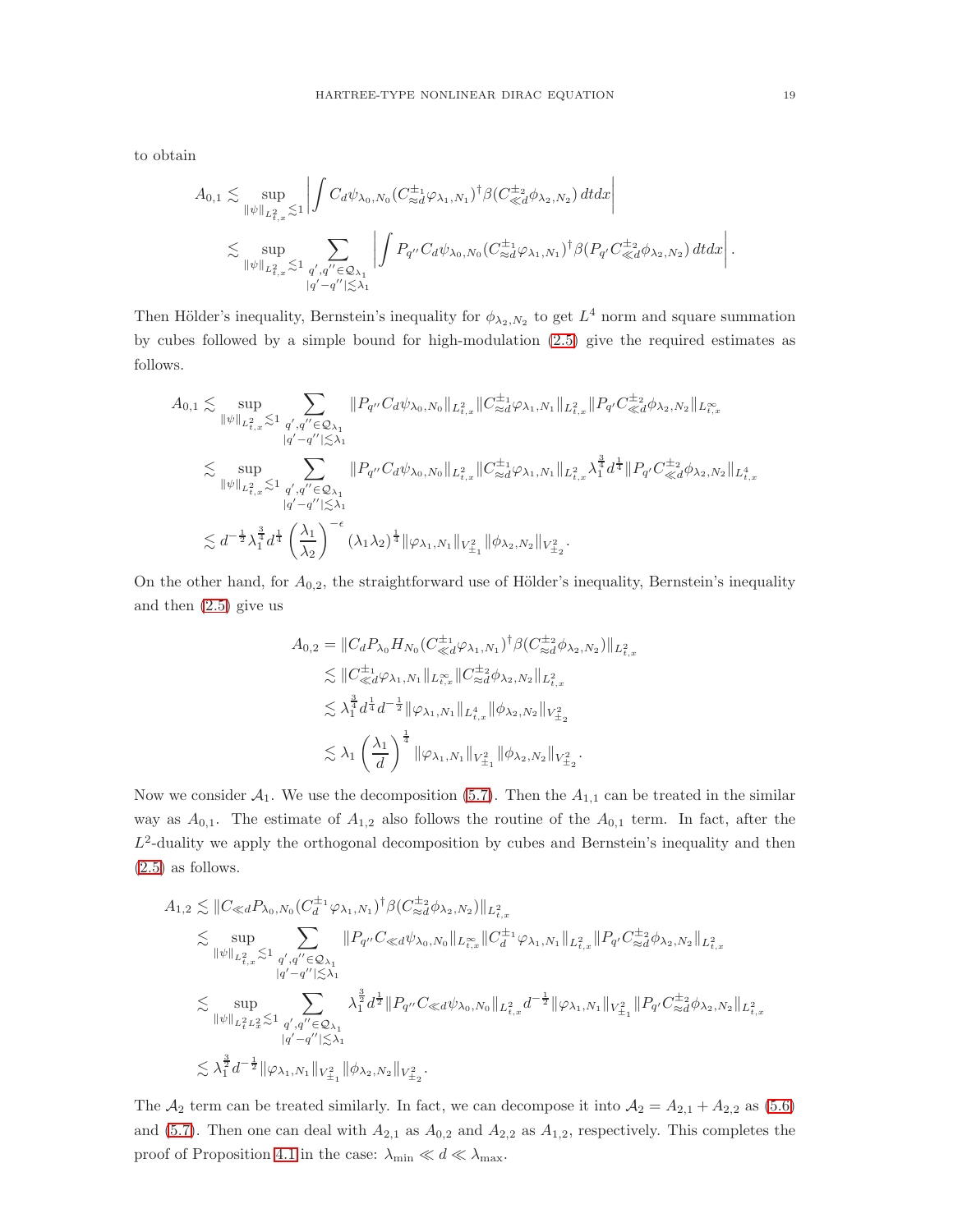For the proof of Theorem [1.2](#page-5-1) we have only to consider the scattering as  $t \to +\infty$ . We proceed by contradiction, assuming that

$$
\|\psi_\infty^{\ell}(0)\|_{L^2_x} > 0.
$$

Let us define functional  $H(t)$  by

$$
H(t) = \operatorname{Im}\left\langle \psi, \psi_{\infty}^{\ell} \right\rangle_{L_x^2}.
$$

It is clear that  $H(t)$  is uniformly bounded from the mass conservation [\(1.8\)](#page-1-5). Now by taking the time derivative (this can be done by a standard approximation with smooth functions) and using the self-adjointness of Dirac operator we have

$$
\frac{d}{dt}H(t) = \frac{1}{4\pi} \text{Re}\left\langle |\cdot|^{-1} * (\langle \psi, \beta \psi \rangle_{\mathbb{C}^4} \beta \psi, \psi_{\infty}^{\ell} \rangle_{L_x^2} \right\}.
$$

Integrating over  $[t_*, t^*]$ , we get

$$
H(t^*) - H(t_*) = \int_{t_*}^{t^*} Y(t) dt,
$$

where  $Y(t) = \frac{1}{4\pi} \text{Re}\left\langle |\cdot|^{-1} * \langle \psi, \beta \psi \rangle_{\mathbb{C}^4} \beta \psi, \psi_{\infty}^{\ell} \right\rangle_{L_x^2}$ .

We will show that

<span id="page-19-0"></span>
$$
|Y(t)| \gtrsim t^{-1}
$$

for sufficiently large t when  $\|\psi^{\ell}_{\infty}\|_{L_x^2} > 0$ . Once [\(6.1\)](#page-19-0) has been shown, due to the fixed sign of Y for large time,  $(6.1)$  would lead us to a contradiction to the fact that  $H(t)$  is uniformly bounded on time and hence complete the proof of Theorem [1.2.](#page-5-1)

From now on we focus on the proof of  $(6.1)$ . To do so we reconstitute Y as follows:

$$
\begin{split} Y &:= Y_1 + Y_2 + Y_3, \\ Y_1 & = \frac{1}{4\pi} \mathcal{I}(\psi_\infty^\ell, \beta \psi_\infty^\ell), \\ Y_2 & = \frac{1}{4\pi} \mathrm{Re} \left\langle |\cdot|^{-1} * \left( \langle \psi, \beta \psi \rangle_{\mathbb{C}^4} - \langle \psi_\infty^\ell \beta \psi_\infty^\ell \rangle_{\mathbb{C}^4} \right) \beta \psi_\infty^\ell, \psi_\infty^\ell \rangle_{L_x^2}, \\ Y_3 & = \frac{1}{4\pi} \mathrm{Re} \left\langle |\cdot|^{-1} * \langle \psi, \beta \psi \rangle_{\mathbb{C}^4} \beta (\psi - \psi_\infty^\ell), \psi_\infty^\ell \rangle_{L_x^2}. \end{split}
$$

We first deal with the Y<sub>1</sub>. By the assumption [\(1.13\)](#page-5-0) we have that for any  $t > t_*$ 

<span id="page-19-1"></span>(6.2)  
\n
$$
|Y_1| = \frac{1}{4\pi} |\mathcal{I}(\psi_\infty^\ell, \beta \psi_\infty^\ell)(t)| \ge c \frac{1}{4\pi} \mathcal{I}(\psi_\infty^\ell, \psi_\infty^\ell)
$$
\n
$$
= c \frac{1}{4\pi} \int (|\cdot|^{-1} * |\psi_\infty^\ell|^2) (t, x) |\psi_\infty^\ell(t, x)|^2 dx
$$
\n
$$
\ge c \frac{1}{4\pi} (4At)^{-1} \left( \int \rho \left( \frac{x}{At} \right) |\psi_\infty^\ell(t, x)|^2 dx \right)^2.
$$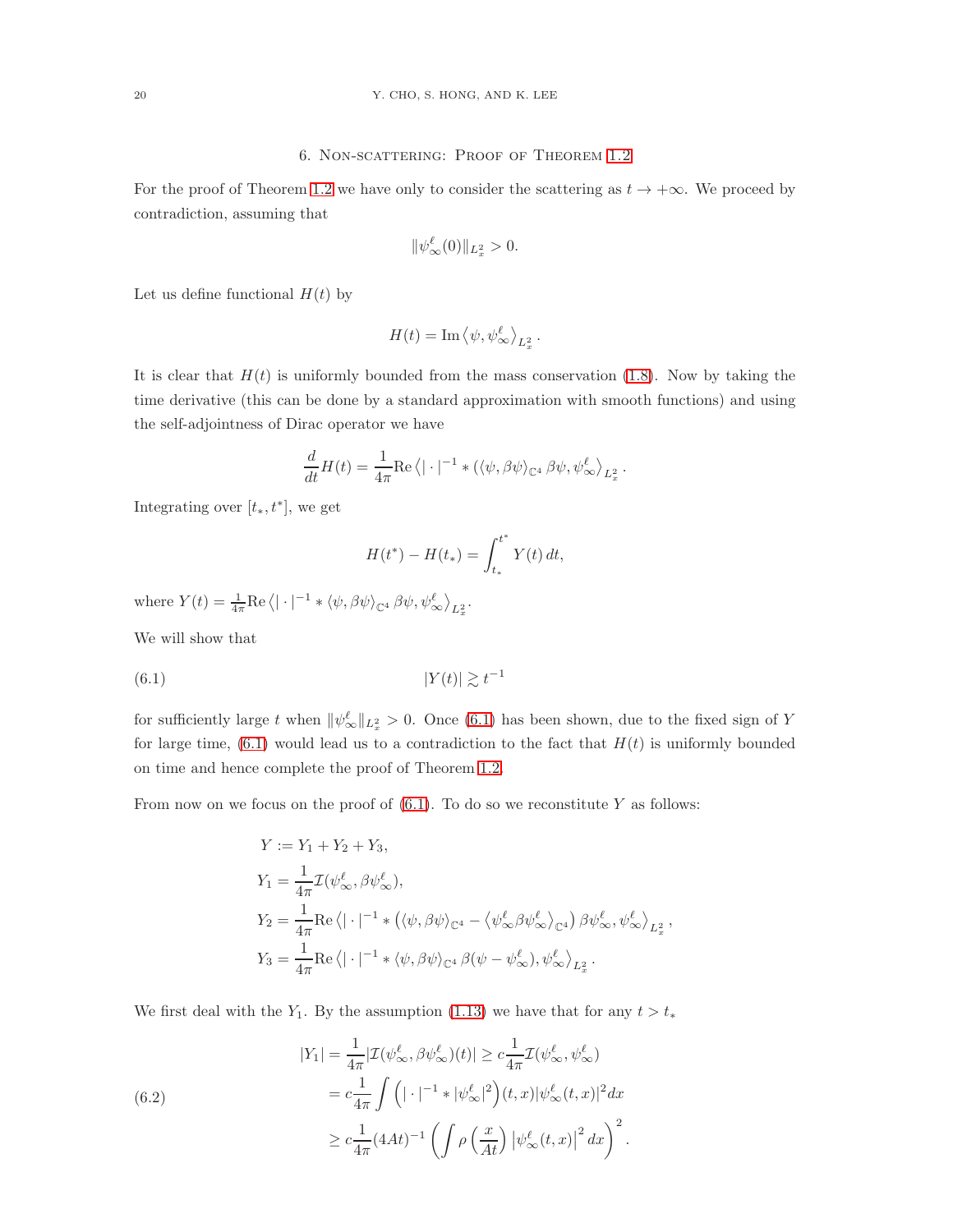Here  $\rho$  is the same cut-off function as previously. Let us set  $\psi^{\ell}_{\infty}(0) = \varphi_{\infty}$  and for the sake of simplicity, let us denote  $\Pi_{\pm} \varphi_{\infty}$  by  $\varphi_{\pm}$ . Then  $\psi_{\infty}^{\ell} = e^{-it\langle \nabla \rangle} \varphi_{+} - e^{it\langle \nabla \rangle} \varphi_{-}$  and we obtain

$$
\int \rho \left(\frac{x}{At}\right) \left|\psi_{\infty}^{\ell}(x)\right|^{2} dx = \int \rho \left(\frac{x}{At}\right) \left|e^{-it\langle\nabla\rangle}\varphi_{+} - e^{it\langle\nabla\rangle}\varphi_{-}\right|^{2} dx
$$
  
= 
$$
\int \rho \left(\frac{x}{At}\right) \left(\left|e^{-it\langle\nabla\rangle}\varphi_{+}\right|^{2} + \left|e^{it\langle\nabla\rangle}\varphi_{-}\right|^{2} - 2\text{Re}\left\langle e^{-it\langle\nabla\rangle}\varphi_{+}, e^{it\langle\nabla\rangle}\varphi_{-}\right\rangle_{\mathbb{C}^{4}}\right) dx.
$$

We handle the last term in the integrand as follows:

$$
\int \rho \left(\frac{x}{At}\right) \left\langle e^{-it\langle \nabla \rangle} \varphi_+, e^{it\langle \nabla \rangle} \varphi_-\right\rangle_{\mathbb{C}^4} dx = \left\langle \rho \left(\frac{x}{At}\right) e^{-it\langle \nabla \rangle} \varphi_+, e^{it\langle \nabla \rangle} \Pi_-\varphi_\infty \right\rangle_{L_x^2}
$$
\n
$$
= \left\langle \Pi_- \left(\rho \left(\frac{x}{At}\right) e^{-it\langle \nabla \rangle} \varphi_+\right), e^{it\langle \nabla \rangle} \varphi_\infty \right\rangle_{L_x^2}
$$
\n
$$
= \left\langle \rho \left(\frac{x}{At}\right) e^{-it\langle \nabla \rangle} \Pi_- \Pi_+ \varphi_\infty, e^{it\langle \nabla \rangle} \varphi_\infty \right\rangle_{L_x^2}
$$
\n
$$
+ \left\langle \left[\Pi_-, \rho \left(\frac{x}{At}\right)\right] e^{-it\langle \nabla \rangle} \varphi_+, e^{it\langle \nabla \rangle} \varphi_\infty \right\rangle_{L_x^2}
$$
\n
$$
= -\frac{1}{2} \left\langle \left[\frac{\alpha^j \partial_j - \beta}{\langle \nabla \rangle}, \rho \left(\frac{x}{At}\right)\right] e^{-it\langle \nabla \rangle} \varphi_+, e^{it\langle \nabla \rangle} \varphi_\infty \right\rangle_{L_x^2}.
$$

Here  $[A, B] := AB - BA$ . We used properties of [\(1.10\)](#page-1-4) for the last integral. On the other hand, Plancherel's theorem yields

$$
\begin{split}\n&\left|2\mathrm{Re}\int\left\langle e^{-it\langle\nabla\rangle}\varphi_{+},e^{it\langle\nabla\rangle}\varphi_{-}\right\rangle_{\mathbb{C}^{4}}dx\right| = \left|\int\left\langle \left[\frac{\alpha^{j}\partial_{j}-\beta}{\langle\nabla\rangle},\rho\left(\frac{x}{At}\right)\right]\varphi_{+},e^{it\langle\nabla\rangle}\varphi_{\infty}\right\rangle dx\right| \\
&\lesssim (At)^{3} \iint\left|\alpha\cdot\left(\frac{\xi}{\langle\xi\rangle}-\frac{\eta}{\langle\eta\rangle}\right)-\beta\left(\frac{1}{\langle\xi\rangle}-\frac{1}{\langle\eta\rangle}\right)\right|\left|\widehat{\rho}\left(At(\xi-\eta)\right)\right|\left|\Pi_{+}(\eta)\widehat{\varphi_{\infty}}(\eta)\right|\left|\widehat{\varphi_{\infty}}(-\xi)\right|d\eta d\xi \\
&\lesssim (At)^{3} \iint\frac{\left|\xi-\eta\right|}{\langle\xi\rangle}\left|\widehat{\rho}\left(At(\xi-\eta)\right)\right|\left|\Pi_{+}(\eta)\widehat{\varphi_{\infty}}(\eta)\right|\left|\widehat{\varphi_{\infty}}(-\xi)\right|d\eta d\xi \\
&\lesssim (At)^{-1}\|\varphi_{\infty}\|_{L_{x}^{2}}^{2}.\n\end{split}
$$

From this we can choose sufficiently large  $t$  so that

<span id="page-20-0"></span>(6.3) 
$$
\left|2\mathrm{Re}\int\left\langle e^{-it\langle\nabla\rangle}\varphi_+,e^{it\langle\nabla\rangle}\varphi_-\right\rangle_{\mathbb{C}^4}dx\right|\leq \frac{1}{10}\|\varphi_\infty\|_{L_x^2}.
$$

Let us set  $\varphi_{\kappa,r} := P_{\kappa^{-1} < \cdot \leq \kappa} \left( \rho \left( \frac{1}{r} \right) \varphi_{\infty} \right), \phi(\xi) := x \cdot \xi + t \langle \xi \rangle$ , and  $L(\xi) := \nabla_{\xi} \left( \frac{\nabla_{\xi} \phi}{|\nabla_{\xi} \phi|} \right)$  $\frac{\nabla_{\xi} \phi}{|\nabla_{\xi} \phi|^2}$ . If  $|x| \geq At$ , by using integration by parts twice we have

<span id="page-20-1"></span>
$$
\begin{split}\n\left|e^{-it\langle\nabla\rangle}\Pi_{+}\varphi_{\kappa,r}(x)\right| &= C\left|\int \nabla_{\xi}\phi e^{i\phi}\frac{\nabla_{\xi}\phi}{|\nabla_{\xi}\phi|^{2}}\widehat{\varphi_{\kappa,r}^{+}}(\xi)\,d\xi\right| \\
&= C\left|\int e^{i\phi}L(\xi)\widehat{\varphi_{\kappa,r}^{+}}(\xi)\,d\xi + \int e^{i\phi}\frac{\nabla_{\xi}\phi}{|\nabla_{\xi}\phi|^{2}}\nabla_{\xi}\widehat{\varphi_{\kappa,r}^{+}}(\xi)\,d\xi\right| \\
&\leq C\left|\int e^{i\phi}L(\xi)^{2}\widehat{\varphi_{\kappa,r}^{+}}(\xi) + e^{i\phi}\nabla_{\xi}L(\xi)\frac{\nabla_{\xi}\phi}{|\nabla_{\xi}\phi|^{2}}\widehat{\varphi_{\kappa,r}^{+}}(\xi) + e^{i\phi}L(\xi)^{2}\nabla_{\xi}\widehat{\varphi_{\kappa,r}^{+}}(\xi)\,d\xi\right| \\
&\quad + C\left|\int e^{i\phi}\nabla_{\xi}\left(\frac{1}{|\nabla_{\xi}\phi|^{2}}\right)\nabla_{\xi}\widehat{\varphi_{\kappa,r}^{+}}(\xi) + e^{i\phi}\frac{1}{|\nabla_{\xi}\phi|^{2}}\nabla_{\xi}^{2}\widehat{\varphi_{\kappa,r}^{+}}(\xi)\,d\xi\right| \\
&\leq C(A,\kappa,r)|x|^{-2}\|\varphi_{+}\|_{L_{x}^{2}}.\n\end{split}
$$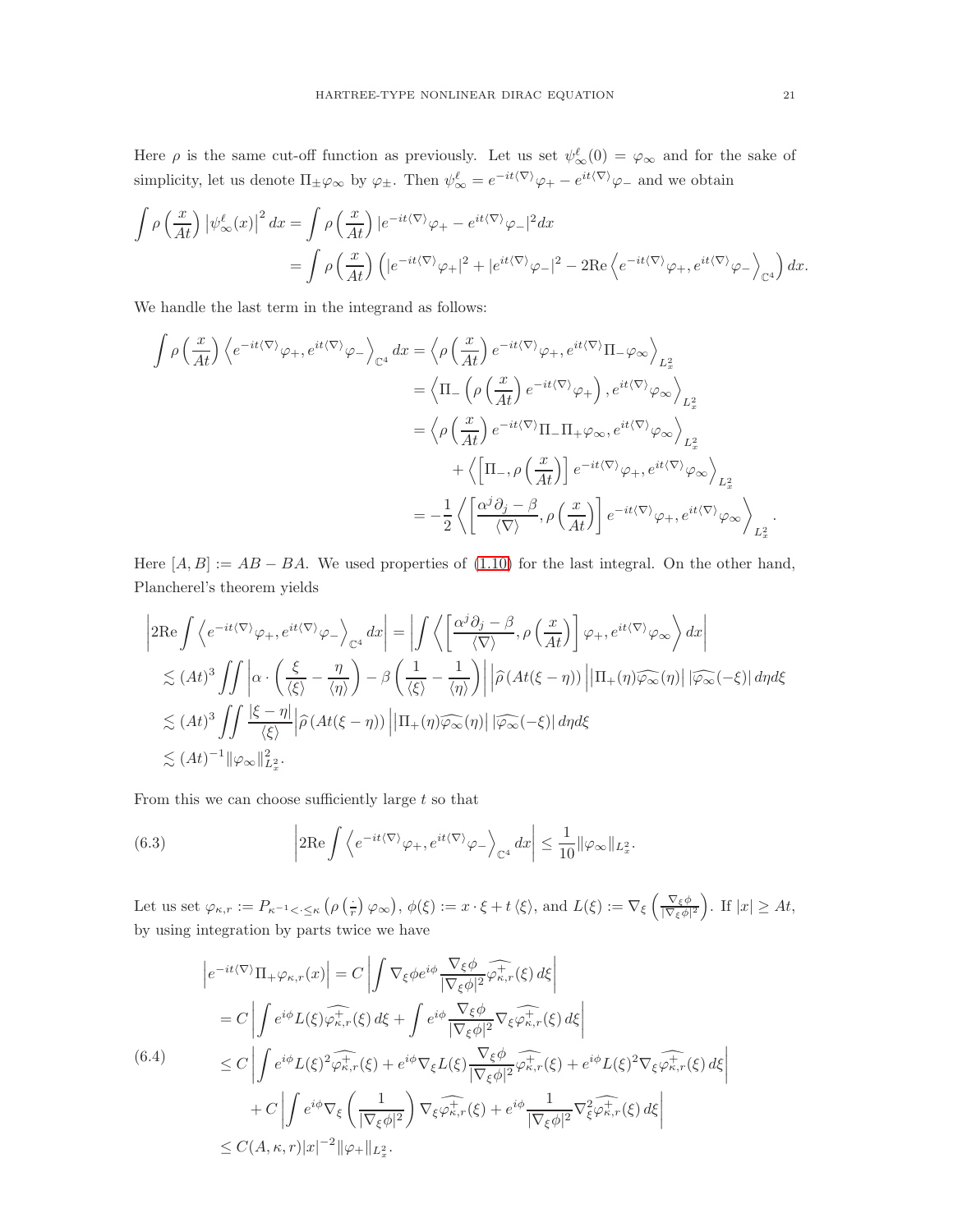Since for large  $\kappa$  and  $r$ ,  $\|\varphi_{\infty} - \varphi_{\kappa,r}\|_{L_x^2} \leq \frac{1}{10} \|\varphi_{\infty}\|_{L_x^2}$ , by [\(6.3\)](#page-20-0) and [\(6.4\)](#page-20-1), we have

$$
\begin{split} \left\| \rho \left( \frac{\cdot}{At} \right) \psi_\infty^\ell \right\|_{L_x^2}^2 &\geq \left\| \rho \left( \frac{\cdot}{At} \right) e^{-it\langle \nabla \rangle} \Pi_+ \varphi_\infty \right\|_{L_x^2}^2 - \frac{1}{10} \|\varphi_\infty\|_{L_x^2}^2 \\ &\geq \left\| \rho \left( \frac{\cdot}{At} \right) e^{-it\langle \nabla \rangle} \Pi_+ \varphi_{\kappa,r} \right\|_{L_x^2}^2 - \frac{1}{50} \|\varphi_\infty\|_{L_x^2}^2 - \frac{1}{10} \|\varphi_\infty\|_{L_x^2}^2 \\ &\geq \| e^{-it\langle \nabla \rangle} \Pi_+ \varphi_{\kappa,r} \|^2_{L_x^2} - \int \left( 1 - \rho \left( \frac{\cdot}{At} \right) \right) |e^{-it\langle \nabla \rangle} \Pi_+ \varphi_{\kappa,r} |^2 dx - \frac{8}{25} \|\varphi_\infty\|_{L_x^2}^2 \\ &\geq \frac{17}{25} \|\varphi_\infty\|_{L_x^2}^2 - C(A,r) \|\varphi_\infty\|_{L_x^2}^2 \int_{|x| \geq At} |x|^{-4} dx \\ &\geq \frac{3}{5} \|\varphi_\infty\|_{L_x^2}^2. \end{split}
$$

This together with [\(6.2\)](#page-19-1) leads us to

<span id="page-21-3"></span>
$$
(6.5) \t\t\t |Y_1| \gtrsim |t|^{-1}.
$$

Now let us turn to  $Y_2$ ,  $Y_3$ . To treat them we need a time decay estimate for the linear solutions and  $L_x^{\infty}$  estimates for the potential term.

<span id="page-21-2"></span>**Lemma 6.1** (see Lemma 4.2 of [\[9\]](#page-22-5)). *Let*  $f \in B_{1,1}^{\frac{5}{2}}$ . *Then*  $||e^{\pm it\langle\nabla\rangle}f||_{L_x^{\infty}} \lesssim t^{-\frac{3}{2}}||f||_{B_{1,1}^{\frac{5}{2}}}$ .

Here  $B_{1,1}^{\frac{5}{2}}$  is the inhomogeneous Besov space defined by  $\left\{f: \|f\|_{B_{1,1}^{\frac{5}{2}}}:=\sum_{\lambda\geq 1}\lambda^{\frac{5}{2}}\|P_\lambda f\|_{L_x^1}<\infty\right\}$  $\mathcal{L}$ .

<span id="page-21-0"></span>**Lemma 6.2.** For any  $\mathbb{C}$ -valued functions  $u \in L_x^2 \cap L_x^{\infty}$  we have

$$
\| |x|^{-1} * |u|^2 \|_{L^\infty_x} \lesssim \|u\|_{L^2_x} \|u\|_{L^6_x}.
$$

This lemma can be readily shown by a standard optimization.

If  $u_1 \neq u_2$ , then we need a regularity and a space-decay assumption.

<span id="page-21-1"></span>**Lemma 6.3** (Lemma 3.2 of [\[9\]](#page-22-5)). Let  $\mathbb{C}\text{-}valued$  functions  $u_1 \in L_x^2$  and  $u_2 \in L_x^6$ . Then for any  $0 < \epsilon < 1$ , we get

$$
\||x|^{-1} \ast (|u|^2) \|_{L^\infty_x} \lesssim \|u\|_{L^{\frac{6}{2-\varepsilon}}_x} \|u\|_{L^{\frac{6}{2+\varepsilon}}}.
$$

From Lemmas [6.1,](#page-21-2) [6.3,](#page-21-1) and mass conservation it follows that

$$
\begin{split} |Y_2| \lesssim & \left| \left\langle V \ast \left( \langle \psi, \beta \psi \rangle_{\mathbb{C}^4} - \langle \psi_\infty^\ell, \beta \psi_\infty^\ell \rangle_{\mathbb{C}^4} \right) \beta \psi_\infty^\ell, \psi_\infty^\ell \right\rangle_{L_x^2} \right| \\ \lesssim & \left| \int \left( \langle \psi, \beta \psi \rangle_{\mathbb{C}^4} - \langle \psi_\infty^\ell, \beta \psi_\infty^\ell \rangle_{\mathbb{C}^4} \right) V \ast \langle \beta \psi_\infty^\ell, \psi_\infty^\ell \rangle_{\mathbb{C}^4} \, dx \right| \\ \lesssim & \left| \psi - \psi_\infty^\ell \right|_{L_x^2} \left( \| \psi \|_{L_x^2} + \| \psi_\infty^\ell \|_{L_x^2} \right) \| \psi_\infty^\ell \|_{L_x^2} \| \psi_\infty^\ell \|_{L_x^6} \\ \lesssim & \left| \psi - \psi_\infty^\ell \right|_{L_x^2} \left( \| \psi \|_{L_x^2} + \| \psi_\infty^\ell \|_{L_x^2} \right) \| \psi_\infty^\ell \|_{L_x^2}^\frac{4}{3} \| \psi_\infty^\ell \|_{L_x^\infty}^\frac{2}{3} \\ \lesssim & \left| \psi - \psi_\infty^\ell \right|_{L_x^2} \left( \| \psi_0 \|_{L_x^2} + \| \varphi_\infty \|_{L_x^2} \right) \| \varphi_\infty \|_{L_x^2}^\frac{4}{3} t^{-1} \left( \| \varphi_+ \|_{B_{1,1}^\frac{5}{2}} + \| \varphi_- \|_{B_{1,1}^\frac{5}{2}} \right)^\frac{2}{3} \end{split}
$$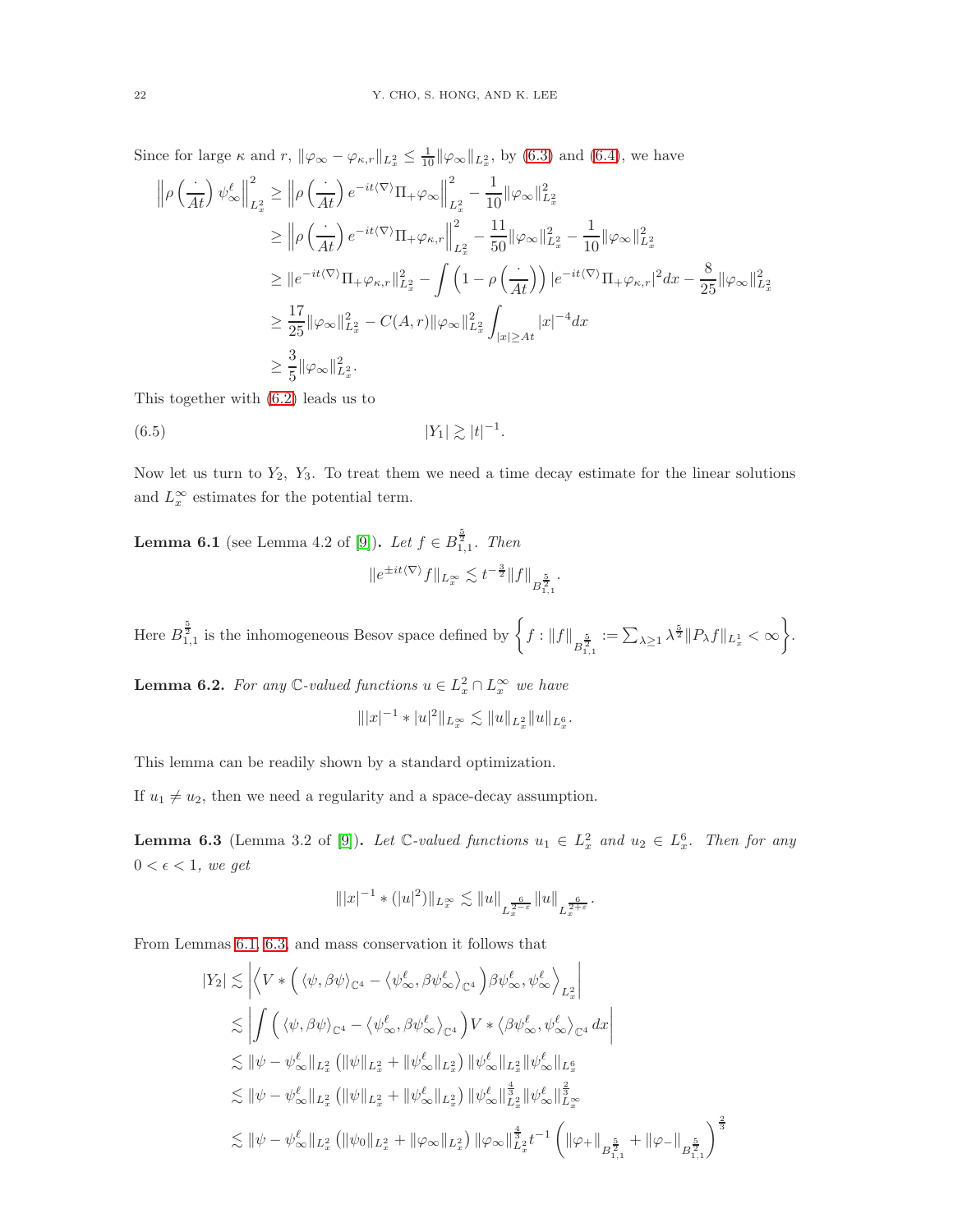and

$$
\begin{split} |Y_3| \lesssim & \left| \left\langle V \ast \langle \psi, \beta \psi \rangle_{\mathbb{C}^4} \beta(\psi - \psi_{\infty}^{\ell}), \psi_{\infty}^{\ell} \right\rangle_{L_x^2} \right| \\ \lesssim & \left| \int \left\langle \psi, \beta \psi \right\rangle_{\mathbb{C}^4} \left( V \ast \left\langle \beta(\psi - \psi_{\infty}^{\ell}), \psi_{\infty}^{\ell} \right\rangle_{\mathbb{C}^4} \right) dx \right| \\ \lesssim & \left\| \psi \right\|_{L_x^2}^2 \left\| \left| \left\langle \beta(\psi - \psi_{\infty}^{\ell}), \psi_{\infty}^{\ell} \right\rangle_{\mathbb{C}^4} \right|^{\frac{1}{2}} \right\|_{L_x^{\frac{6}{2-\epsilon}}} \left\| \left| \left\langle \beta(\psi - \psi_{\infty}^{\ell}), \psi_{\infty}^{\ell} \right\rangle_{\mathbb{C}^4} \right|^{\frac{1}{2}} \right\|_{L_x^{\frac{6}{2-\epsilon}}} \\ \lesssim & \left\| \psi \right\|_{L_x^2}^2 \left\| \left\langle \beta(\psi - \psi_{\infty}^{\ell}), \psi_{\infty}^{\ell} \right\rangle_{\mathbb{C}^4} \right\|_{L_x^{\frac{3}{2-\epsilon}}}^{\frac{1}{2-\epsilon}} \left\| \left\langle \beta(\psi - \psi_{\infty}^{\ell}), \psi_{\infty}^{\ell} \right\rangle_{\mathbb{C}^4} \right\|_{L_x^{\frac{3}{2+\epsilon}}}^{\frac{6}{2-\epsilon}} \\ \lesssim & \left\| \psi \right\|_{L_x^2}^2 \left\| \psi - \psi_{\infty}^{\ell} \right\|_{L_x^2} \left\| \psi_{\infty}^{\ell} \right\|_{L_x^{\frac{1}{2-\epsilon}}}^{\frac{1}{2-\epsilon}} \left\| \psi_{\infty}^{\ell} \right\|_{L_x^{\frac{6}{2-\epsilon}}}^{\frac{1}{2-\epsilon}} \\ \lesssim & \left\| \psi \right\|_{L_x^2}^2 \left\| \psi - \psi_{\infty}^{\ell} \right\|_{L_x^2} \left\| \psi_{\infty}^{\ell} \right\|_{L_x^{\frac{1}{2}}}^{\frac{
$$

Therefore we get

<span id="page-22-11"></span>(6.6)  $|Y_j| = o(t^{-1})$ 

for  $j = 2, 3$ . Then [\(6.5\)](#page-21-3) and [\(6.6\)](#page-22-11) conclude [\(6.1\)](#page-19-0).

This completes the proof of Theorem [1.2.](#page-5-1)

### Acknowledgements

This work was supported by NRF-2021R1I1A3A04035040(Republic of Korea).

### **REFERENCES**

- <span id="page-22-10"></span><span id="page-22-2"></span>[1] I. Bejenaru, S. Herr, *The cubic Dirac eqiation: small initial data in*  $H^1(\mathbb{R}^3)$ , Communications in Mathematical Physics, Vol. 335, No. 1, (2015), 42–82.
- <span id="page-22-1"></span>[2] I. Bejenaru, S. Herr, *On global well-posedness and scattering for the massive Dirac-Klein-Gordon system*, Journal of European Mathematics Society, Vol. 19, No. 8, (2017), 2445–2467.
- <span id="page-22-4"></span>[3] T. Candy, S. Herr, *Transference of bilinear restriction estimates to quadratic variation norms and the Dirac-Klein-Gordon system*, Analysis and PDE 11, no. 5, (2018): 1171–1240.
- <span id="page-22-8"></span>[4] T. Candy, S. Herr, *Conditional large initial data scattering results for the Dirac-Klein-Gordon system*, Forum of Mathematics, Sigma, (2018), Vol. 6, 55 pp.
- [5] J. M. Chadam, R. T. Glassey, *On certain global solutions of the Cauchy problem for the (classical) coupled Klein-Gordon-Dirac equations in one and three space dimensions* Archive for Rational Mechanics and Analysis 54 (1974), 223–237.
- <span id="page-22-9"></span><span id="page-22-0"></span>[6] J. M. Chadam, R. T. Glassey, *On the Maxwell-Dirac equations with zero magnetic field and their solution in two space dimensions*, Journal of Mathematical Analysis and Applications, Vol. 53, No. 3, (1976): 495–597.
- <span id="page-22-7"></span>[7] Y. Cho, K. Lee, T. Ozawa *Small data scattering of 2D Hartree type Dirac equations*, preprint.
- <span id="page-22-5"></span>[8] Y. Cho, S. Lee, *Strichartz estimates in spherical coordinates*, Indiana University Mathematics Journal 62, no. 3, (2013): 991–1020.
- <span id="page-22-6"></span>[9] Y. Cho, T. Ozawa *On the semirelativistic Hartree-type equation*, SIAM J. Math. Anal. 38 (2006), 1060–1074.
- [10] Y. Cho, T. Ozawa, S. Xia *Remarks on some dispersive estimates*, Communications in Pure and Applied Analysis, Vol. 10, No. 4, (2011): 1121–1128.
- <span id="page-22-3"></span>[11] P. D'Ancona, D. Foschi, S. Selberg, *Null structure and almost optimal local regularity for the Dirac-Klein-Gordon system*, Jounal of European Mathematics Society, Vol. 9, No. 4, (2007), 877–899.
- [12] P. D'Ancona, D. Foschi, S. Selberg, *Null structure and almost optimal local well-posedness of the Maxwell-Dirac system*, American Journal of Mathematics, Vol. 132, No. 3, (2010), 771–839.